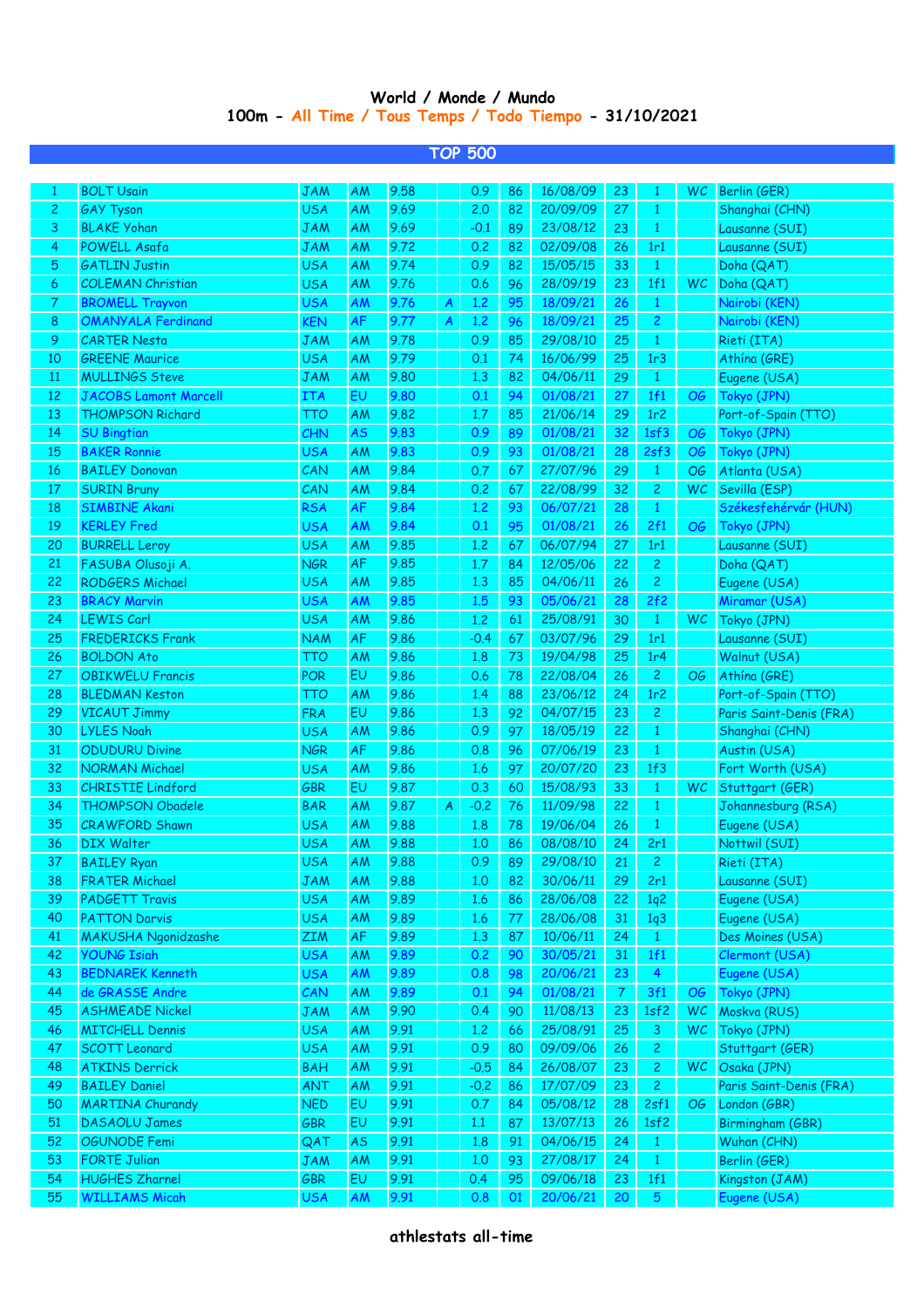| 56  | <b>CASON</b> Andre         | <b>USA</b> | AM        | 9.92 |   | 0.3    | 69 | 15/08/93 | 24 | $\mathbf{2}$    | WC.       | Stuttgart (GER)           |
|-----|----------------------------|------------|-----------|------|---|--------|----|----------|----|-----------------|-----------|---------------------------|
| 57  | <b>DRUMMOND Jon</b>        | <b>USA</b> | AM        | 9.92 |   | 0.8    | 68 | 12/06/97 | 29 | 1h3             |           | <b>Indianapolis (USA)</b> |
| 58  | <b>MONTGOMERY Tim*</b>     | <b>USA</b> | AM        | 9.92 |   | 0.2    | 75 | 13/06/97 | 22 | $\mathbf{2}$    |           | <b>Indianapolis (USA)</b> |
| 59  | <b>OGUNKOYA Seun</b>       | <b>NGR</b> | AF        | 9.92 | A | $-0.2$ | 77 | 11/09/98 | 21 | $\mathbf{2}$    |           | Johannesburg (RSA)        |
| 60  | <b>HARDEN Tim</b>          | <b>USA</b> | AM        | 9.92 |   | 1,0    | 74 | 05/07/99 | 25 | $\mathbf{1}$    |           | Luzern (SUI)              |
| 61  | <b>LEMAITRE Christophe</b> | <b>FRA</b> | EU        | 9.92 |   | 2.0    | 90 | 29/07/11 | 21 | $\mathbf{1}$    |           | Albi (FRA)                |
| 62  | <b>BAILEY-COLE Kemar</b>   | <b>JAM</b> | AM        | 9.92 |   | $-0.8$ | 92 | 24/07/15 | 23 | 3               |           | London (GBR)              |
| 63  | <b>HARVEY Jak Ali</b>      | <b>TUR</b> |           | 9.92 |   | 0.9    | 89 | 12/06/16 | 27 | 1r1             |           |                           |
|     |                            |            | <b>AS</b> |      | A |        |    |          |    |                 |           | Erzurum (TUR)             |
| 64  | <b>SMITH Calvin</b>        | <b>USA</b> | <b>AM</b> | 9.93 | A | 1.4    | 61 | 03/07/83 | 22 | $\mathbf{1}$    |           | Colorado Springs (USA)    |
| 65  | <b>MARSH Michael</b>       | <b>USA</b> | <b>AM</b> | 9.93 |   | $-0.6$ | 67 | 18/04/92 | 25 | 1r1             |           | Walnut (USA)              |
| 66  | <b>JOHNSON Patrick</b>     | <b>AUS</b> | OC        | 9.93 |   | 1.8    | 72 | 05/05/03 | 31 | 1r1             |           | Mito (JPN)                |
| 67  | <b>WILLIAMS Ivory</b>      | <b>USA</b> | AM        | 9.93 |   | 1.1    | 85 | 20/07/09 | 24 | 1r2             |           | Réthimno (GRE)            |
| 68  | <b>BROWN Kemarley</b>      | <b>JAM</b> | <b>AM</b> | 9.93 |   | 1.8    | 92 | 17/05/14 | 22 | $\mathbf{1}$    |           | Walnut (USA)              |
| 69  | <b>VAUGHN Clayton</b>      | <b>USA</b> | AM        | 9.93 |   | 1.7    | 92 | 10/05/15 | 23 | $\mathbf{1}$    |           | Mobile (USA)              |
| 70  | <b>COLLINS Kim</b>         | <b>SKN</b> | AM        | 9.93 |   | 1.9    | 76 | 29/05/16 | 40 | 1r2             |           | Bottrop (GER)             |
| 71  | <b>BURRELL Cameron</b>     | <b>USA</b> | AM        | 9.93 |   | 0.8    | 94 | 07/06/17 | 23 | 1h2             |           | Eugene (USA)              |
| 72  | <b>BELCHER Christopher</b> | <b>USA</b> | AM        | 9.93 |   | 1.6    | 94 | 07/06/17 | 23 | 1h3             |           | Eugene (USA)              |
| 73  | <b>GILLESPIE Cravon</b>    | <b>USA</b> | AM        | 9.93 |   | 0.8    | 96 | 07/06/19 | 23 | $\mathbf{2}$    |           | Austin (USA)              |
| 74  | CISSÉ Arthur               | <b>CIV</b> | AF        | 9.93 |   | 1.9    | 96 | 24/07/19 | 23 | $\mathbf{1}$    |           | Leverkusen (GER)          |
| 75  | <b>EZINWA Davidson</b>     | <b>NGR</b> | AF        | 9.94 |   | 0.2    | 71 | 04/07/94 | 23 | $\mathbf{1}$    |           | Linz (AUT)                |
| 76  | <b>WILLIAMS Bernard</b>    | <b>USA</b> | AM        | 9.94 |   | $-0.2$ | 78 | 05/08/01 | 23 | 3               | WC.       | Edmonton (CAN)            |
| 77  | <b>BATSON Deondre</b>      | <b>USA</b> | AM        | 9.94 |   | 1.7    | 92 | 25/06/15 | 23 | 2h2             |           | Eugene (USA)              |
| 78  | <b>FISHER Andrew</b>       | <b>JAM</b> | <b>AM</b> | 9.94 |   | 1.4    | 91 | 11/07/15 | 24 | $\mathbf{2}$    |           | Madrid (ESP)              |
| 79  | <b>WEBB Ameer</b>          | <b>USA</b> | AM        | 9.94 |   | 1,0    | 91 | 02/06/16 | 27 | 2r2             |           | Roma (ITA)                |
| 80  | van NIEKERK Wayde          | <b>RSA</b> | AF        | 9.94 |   | 0.9    | 92 | 20/06/17 | 25 | 1r3             |           | Velenje (SLO)             |
|     |                            |            |           |      |   |        |    |          |    |                 |           |                           |
| 81  | PRESCOD Reece              | <b>GBR</b> | EU        | 9.94 |   | $-0.5$ | 96 | 18/08/18 | 22 | $\mathbf{2}$    |           | Birmingham (GBR)          |
| 82  | <b>MARTIN Jo'Vaughn</b>    | <b>USA</b> | AM        | 9.94 |   | 1.6    |    | 17/04/21 |    | 1f2             |           | Gainesville (USA)         |
| 83  | LEOTLELA Gift              | <b>RSA</b> | AF        | 9.94 | A | 1.3    | 98 | 14/05/21 | 23 | $\mathbf{1}$    |           | Johannesburg (RSA)        |
| 84  | <b>HINES Jim</b>           | <b>USA</b> | AM        | 9.95 | A | 0.3    | 46 | 14/10/68 | 22 | $\mathbf{1}$    | OG.       | Cd. México (MEX)          |
| 85  | <b>ADENIKEN Olapade</b>    | <b>NGR</b> | AF        | 9.95 | A | 1.9    | 69 | 16/04/94 | 25 | 1r1             |           | El Paso (USA)             |
| 86  | <b>HENDERSON Vincent</b>   | <b>USA</b> | AM        | 9.95 |   | 0.8    | 72 | 09/08/98 | 26 | $\mathbf{1}$    |           | Leverkusen (GER)          |
| 87  | JOHNSON Joshua J.          | <b>USA</b> | AM        | 9.95 |   | 1.8    | 76 | 21/04/02 | 26 | 1r6             |           | Walnut (USA)              |
| 88  | ALIU Deji                  | <b>NGR</b> | AF        | 9.95 |   | 0.6    | 75 | 12/10/03 | 28 | $\mathbf{1}$    |           | Abuja (NGR)               |
| 89  | <b>CAPEL John</b>          | <b>USA</b> | AM        | 9.95 |   | 1.8    | 78 | 19/06/04 | 26 | 3               |           | Eugene (USA)              |
| 90  | <b>MARTIN Rodney</b>       | <b>USA</b> | AM        | 9.95 |   | 1.6    | 82 | 28/06/08 | 26 | 2q2             |           | Eugene (USA)              |
| 91  | <b>KIMMONS Trell</b>       | <b>USA</b> | AM        | 9.95 |   | $-0.8$ | 85 | 19/08/10 | 25 | 1r <sub>2</sub> |           | Zürich (SUI)              |
| 92  | <b>FORSYTHE Mario</b>      | <b>JAM</b> | <b>AM</b> | 9.95 |   | 0.9    | 85 | 29/08/10 | 25 | 3               |           | Rieti (ITA)               |
| 93  | HYMAN Kemar                | CAY        | AM        | 9.95 |   | 1.8    | 89 | 07/07/12 | 23 | 1h2             |           | Madrid (ESP)              |
| 94  | <b>ROTO Thando</b>         | <b>RSA</b> | AF        | 9.95 | A | 1,2    | 95 | 18/03/17 | 22 | $\mathbf{2}$    |           | Pretoria (RSA)            |
| 95  | <b>YAMAGATA Ryota</b>      | <b>JPN</b> | <b>AS</b> | 9.95 |   | 2.0    | 92 | 06/06/21 | 29 | 1f1             |           | Tottori (JPN)             |
| 96  | <b>LATTANY Mel</b>         | <b>USA</b> | AM        | 9.96 |   | 0.1    | 59 | 05/05/84 | 25 | $\mathbf{1}$    |           | Athens, GA (USA)          |
| 97  | <b>STEWART Ray</b>         | <b>JAM</b> | AM        | 9.96 |   | 1,2    | 65 | 25/08/91 | 26 | 6               | <b>WC</b> | Tokyo (JPN)               |
| 98  | STREETE-THOMPSON Kareem    | <b>USA</b> | AM        | 9.96 |   | 0.8    | 73 | 12/06/97 | 24 | 2h3             |           | <b>Indianapolis (USA)</b> |
| 99  | <b>BURNS Marc</b>          | <b>TTO</b> | AM        | 9.96 |   | 1,0    | 83 | 25/06/05 | 22 | $\mathbf{1}$    |           | Port-of-Spain (TTO)       |
|     |                            |            |           |      |   |        |    | 28/09/07 |    |                 |           |                           |
| 100 | SPEARMON Wallace II        | <b>USA</b> | AM        | 9.96 |   | 0.0    | 84 |          | 23 | $\mathbf{1}$    |           | Shanghai (CHN)            |
| 101 | <b>ADAMS Harry</b>         | <b>USA</b> | AM        | 9.96 |   | 1.4    | 89 | 06/06/12 | 23 | 1h2             |           | Des Moines (USA)          |
| 102 | <b>LOCKE Dentarius</b>     | <b>USA</b> | AM        | 9.96 |   | $-0.4$ | 89 | 19/07/13 | 24 | $\mathbf{2}$    |           | Monaco (MON)              |
| 103 | UJAH Chijindu              | <b>GBR</b> | EU        | 9.96 |   | 1.4    | 94 | 08/06/14 | 20 | $\mathbf{2}$    |           | Hengelo (NED)             |
| 104 | <b>BUTLER Quentin</b>      | <b>USA</b> | AM        | 9.96 |   | 1,3    | 92 | 25/06/15 | 23 | 2h4             |           | Eugene (USA)              |
| 105 | GIVANS Senoj-Jay           | <b>JAM</b> | AM        | 9.96 |   | 1.6    | 93 | 08/06/16 | 23 | 1h3             |           | Eugene (USA)              |
| 106 | <b>BROWN Aaron</b>         | CAN        | AM        | 9.96 |   | 2.0    | 92 | 11/06/16 | 24 | 1h1             |           | Montverde (USA)           |
| 107 | <b>FEARON Joel</b>         | <b>GBR</b> | EU        | 9.96 |   | 2.0    | 88 | 30/07/16 | 28 | $\mathbf{1}$    |           | Bedford (GBR)             |
| 108 | <b>MEITÉ Ben Youssef</b>   | <b>CIV</b> | AF        | 9.96 |   | 0.2    | 86 | 14/08/16 | 30 | 6               | ОG        | Río de Janeiro (BRA)      |
| 109 | <b>TRACEY Tyquendo</b>     | <b>JAM</b> | AM        | 9.96 |   | 0.2    | 93 | 21/07/18 | 25 | 4h2             |           | London (GBR)              |
| 110 | <b>EKEVWO Raymond</b>      | <b>NGR</b> | AF        | 9.96 |   | 1.6    | 99 | 27/08/19 | 20 | $\mathbf{1}$    |           | Rabat (MAR)               |
| 111 | CHAMBERS Dwain *           | <b>GBR</b> | EU        | 9.97 |   | 0.2    | 78 | 22/08/99 | 25 | 3               | <b>WC</b> | Sevilla (ESP)             |
| 112 | <b>EMEDOLU Uchenna</b>     | <b>NGR</b> | AF        | 9.97 |   | 0.6    | 76 | 12/10/03 | 27 | $\mathbf{2}$    |           | Abuja (NGR)               |
| 113 | <b>SALAAM Rakieem</b>      | <b>USA</b> | AM        | 9.97 |   | 1,3    | 90 | 10/06/11 | 21 | $\mathbf{2}$    |           | Des Moines (USA)          |
| 114 | <b>GEMILI Adam</b>         | <b>GBR</b> | EU        | 9.97 |   | 2.0    | 93 | 07/06/15 | 22 | $\overline{c}$  |           | Birmingham (GBR)          |
| 115 | <b>BRUINTJIES Henricho</b> | <b>RSA</b> | AF        | 9.97 |   | 0.8    | 93 | 05/07/15 | 22 | 1h1             |           | La Chaux-de-Fonds (SUI)   |
|     |                            |            |           |      |   |        |    |          |    |                 |           |                           |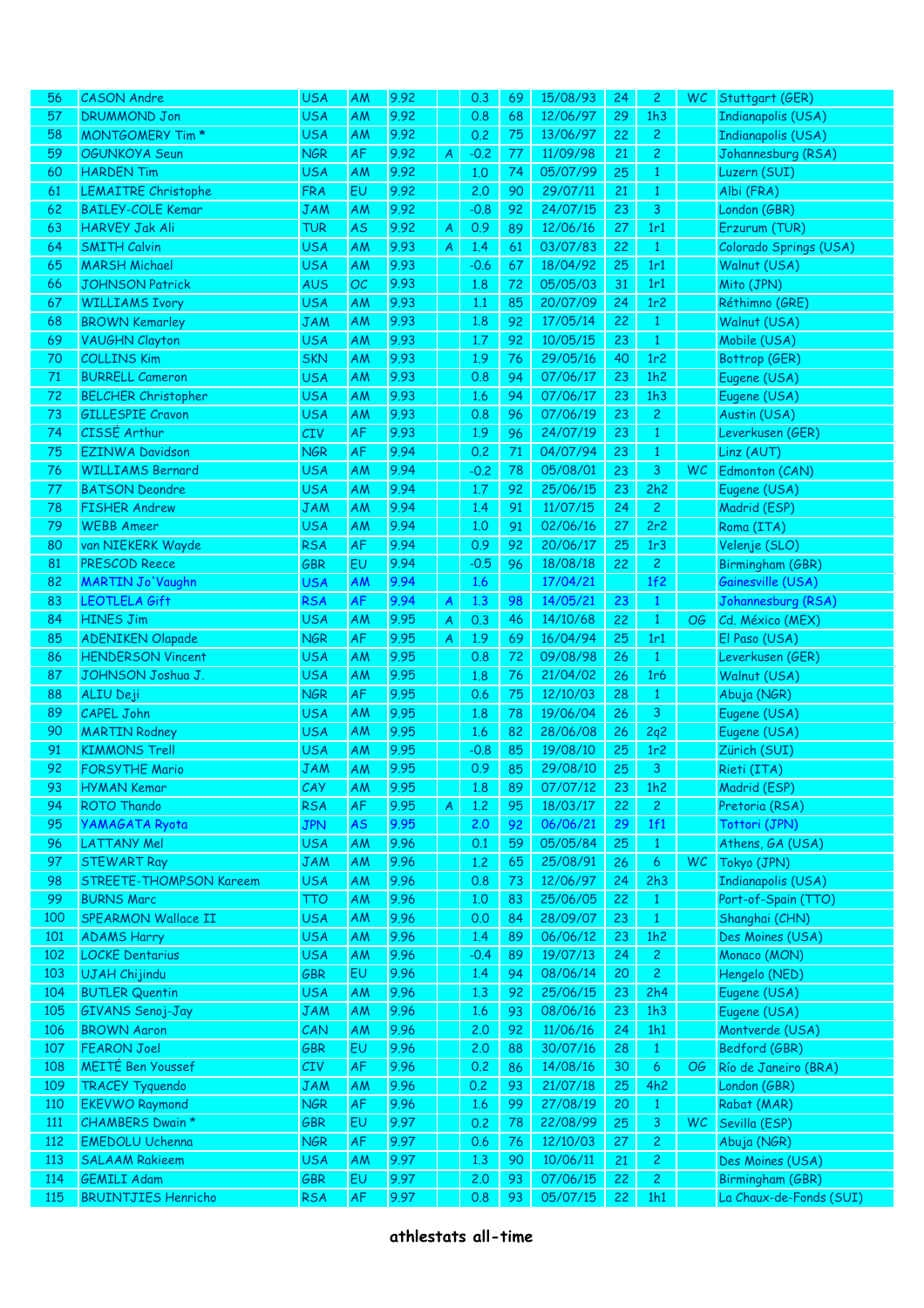| <b>116</b> | <b>GULIYEV Ramil</b>             | <b>TUR</b> | <b>AS</b> | 9.97  |   | 1.5 | 90 | 06/07/17 | 27 | 1                |           | Bursa (TUR)               |
|------------|----------------------------------|------------|-----------|-------|---|-----|----|----------|----|------------------|-----------|---------------------------|
|            |                                  |            |           |       |   |     |    |          |    |                  |           |                           |
| 117        | <b>BACON Jaylen</b>              | <b>USA</b> | AM        | 9.97  | A | 0.9 | 96 | 25/05/18 | 22 | 1qf3             |           | Sacramento (USA)          |
| 118        | <b>XIE Zhenye</b>                | CHN        | <b>AS</b> | 9.97  |   | 0.9 | 93 | 19/06/18 | 25 | 1f1              |           | Montreuil-sous-Bois (FRA) |
| 119        | <b>AL-HARTHI Barakat Mubarak</b> | <b>OMA</b> | AS        | 9.97  |   | 1.7 | 88 | 09/07/18 | 28 | $\mathbf{1}$     |           | Amman (JOR)               |
| 120        | <b>SANI BROWN Abdul Hakim</b>    | <b>JPN</b> | <b>AS</b> | 9.97  |   | 0.8 | 99 | 07/06/19 | 20 | $\mathbf{3}$     |           | Austin (USA)              |
| 121        | <b>AZAMATI-KWAKU Benjamin</b>    | GHA        | AF        | 9.97  |   | 1.5 | 98 | 26/03/21 | 23 | 1h8              |           | Austin (USA)              |
| 122        | <b>KING Kyree</b>                | <b>USA</b> | AM        | 9.97  |   | 1.9 | 94 | 10/04/21 | 27 | 1f2              |           | Miramar (USA)             |
| 123        | <b>LEONARD Silvio</b>            | CUB        | AM        | 9.98  |   | 0.6 | 55 | 11/08/77 | 22 | $\mathbf{1}$     |           | Guadalajara (MEX)         |
|            |                                  |            |           |       | A |     |    |          |    |                  |           |                           |
| 124        | <b>EFFIONG Daniel</b>            | <b>NGR</b> | AF        | 9.98  |   | 0.3 | 72 | 15/08/93 | 21 | 2s1              | WC        | Stuttgart (GER)           |
| 125        | <b>SPENCER Percy</b>             | <b>JAM</b> | AM        | 9.98  |   | 1.4 | 75 | 20/06/97 | 22 | $\mathbf{1}$     |           | Kingston (JAM)            |
| 126        | <b>MYLES-MILLS Leonard</b>       | GHA        | AF        | 9.98  |   | 1.6 | 73 | 05/06/99 | 26 | $\mathbf{1}$     |           | Boise (USA)               |
| 127        | <b>GARDENER Jason</b>            | <b>GBR</b> | EU        | 9.98  |   | 0.4 | 75 | 02/07/99 | 24 | 3r1              |           | Lausanne (SUI)            |
| 128        | <b>MILLER Coby</b>               | <b>USA</b> | AM        | 9.98  |   | 0.4 | 76 | 02/06/00 | 24 | 1s1              |           | Durham (USA)              |
| 129        | <b>MVUMVURE Gabriel</b>          | <b>ZIM</b> | AF        | 9.98  |   | 1.9 | 88 | 08/06/13 | 25 | 1r1              |           | Montverde (USA)           |
|            |                                  |            |           |       |   |     |    |          |    |                  |           |                           |
| 130        | <b>SILMON Charles</b>            | <b>USA</b> | AM        | 9.98  |   | 1.1 | 91 | 21/06/13 | 22 | $\mathbf{3}$     |           | Des Moines (USA)          |
| 131        | <b>MAGAKWE Simon</b>             | <b>RSA</b> | AF        | 9.98  | A | 1.4 | 86 | 12/04/14 | 28 | $\mathbf{1}$     |           | Pretoria (RSA)            |
| 132        | <b>SKEEN Odean</b>               | <b>JAM</b> | AM        | 9.98  |   | 2.0 | 94 | 22/04/17 | 23 | 1h4              |           | Auburn (USA)              |
| 133        | <b>KIRYU Yoshihide</b>           | <b>JPN</b> | <b>AS</b> | 9.98  |   | 1.8 | 95 | 09/09/17 | 22 | $\mathbf{1}$     |           | Fukui (JPN)               |
| 134        | <b>EWERS Andre</b>               | <b>JAM</b> | <b>AM</b> | 9.98  |   | 1.9 | 95 | 25/05/18 | 23 | 1qf3             |           | Tampa (USA)               |
| 135        | <b>SKYERS Roberto</b>            | CUB        | AM        | 9.98  |   | 1,0 | 91 | 22/02/19 | 28 | 1f1              |           | Camagüey (CUB)            |
| 136        | <b>BURKE Mario</b>               | <b>BAR</b> | AM        | 9.98  |   | 1,3 | 97 | 05/06/19 | 22 | 1sf2             |           | Austin (USA)              |
| 137        | <b>KOIKE Yuki</b>                | <b>JPN</b> | <b>AS</b> | 9.98  |   | 0.5 | 95 | 20/07/19 | 24 | $\overline{4}$   |           | London (GBR)              |
|            |                                  |            |           |       |   |     |    |          |    |                  |           |                           |
| 138        | <b>ADEGOKE Enoch</b>             | <b>NGR</b> | AF        | 9.98  |   | 0.3 | 00 | 31/07/21 | 21 | 1h2              | <b>OG</b> | Tokyo (JPN)               |
| 139        | <b>LEWIS Brian</b>               | <b>USA</b> | AM        | 9.99  |   | 0.5 | 74 | 04/05/02 | 28 | $\mathbf{1}$     |           | Cayenne (FRA)             |
| 140        | <b>GRIMES Mickey</b>             | <b>USA</b> | <b>AM</b> | 9.99  |   | 1.5 | 76 | 15/08/03 | 27 | 1r2              |           | Zürich (SUI)              |
| 141        | <b>ZAKARI Aziz</b>               | GHA        | AF        | 9.99  |   | 1.6 | 76 | 14/06/05 | 29 | $\mathbf{2}$     |           | Athina (GRE)              |
| 142        | <b>BROWN Darrel</b>              | TTO        | <b>AM</b> | 9.99  |   | 1,0 | 84 | 25/06/05 | 21 | $\mathbf{2}$     |           | Port-of-Spain (TTO)       |
| 143        | <b>POGNON Ronald</b>             | <b>FRA</b> | EU        | 9.99  |   | 1.8 | 82 | 05/07/05 | 23 | 1r2              |           | Lausanne (SUI)            |
| 144        | <b>BRUNSON Marcus</b>            | <b>USA</b> | AM        | 9.99  |   | 1,0 | 78 | 18/08/06 | 28 | 4r2              |           | Zürich (SUI)              |
| 145        | <b>FRANCIS Samuel</b>            | QAT        | <b>AS</b> | 9.99  |   | 0.9 | 87 | 26/07/07 | 20 | $\mathbf{1}$     |           | Amman (JOR)               |
| 146        | <b>JELKS Mark</b>                | <b>USA</b> | AM        | 9.99  |   | 1.6 | 84 | 28/06/08 | 24 | 3q1              |           | Eugene (USA)              |
| 147        | <b>CLARKE Lerone</b>             | <b>JAM</b> | <b>AM</b> | 9.99  |   | 0.4 | 81 | 28/08/09 | 28 | 1r <sub>2</sub>  |           |                           |
|            |                                  |            |           |       |   |     |    |          |    |                  |           | Zürich (SUI)              |
| 148        | <b>SAIDY NDURE Jaysuma</b>       | <b>NOR</b> | EU        | 9.99  |   | 1.0 | 84 | 30/06/11 | 27 | 5r1              |           | Lausanne (SUI)            |
| 149        | <b>ROBINSON Bryce</b>            | <b>USA</b> | AM        | 9.99  |   | 1.6 | 93 | 17/05/15 | 22 | $\mathbf{1}$     |           | Storrs (USA)              |
| 150        | <b>LEE</b> Beejay                | <b>USA</b> | AM        | 9.99  |   | 1.7 | 93 | 25/06/15 | 22 | 3h2              |           | Eugene (USA)              |
| 151        | <b>McLEOD Omar</b>               | <b>JAM</b> | AM        | 9.99  |   | 2.0 | 94 | 23/04/16 | 22 | 1 <sub>r</sub> 3 |           | Fayetteville (USA)        |
| 152        | <b>SORRILLO Rondel</b>           | TTO        | AM        | 9.99  |   | 1.7 | 86 | 25/06/16 | 30 | 2r2              |           | Port-of-Spain (TTO)       |
| 153        | MITCHELL-BLAKE Nethaneel         | GBR        | ΕU        | 9.99  |   | 0.6 | 94 | 13/05/17 | 23 | Z,               |           | Columbia (USA)            |
| 154        | <b>WILLIAMS Kendal</b>           | <b>USA</b> | AM        | 9.99  |   | 1,1 | 95 | 13/05/18 | 23 | $\mathbf{1}$     |           | Knoxville (USA)           |
| 155        | <b>TORTU Filippo</b>             | <b>ITA</b> | EU        | 9.99  |   | 0.2 | 98 | 22/06/18 | 20 | $\overline{2}$   |           | Madrid (ESP)              |
| 156        | <b>WORONIN Marian</b>            | POL        | EU        | 10,00 |   | 2.0 | 56 | 09/06/84 | 28 | $\mathbf{1}$     |           | Warszawa (POL)            |
| 157        | <b>IMOH Chidi</b>                | <b>NGR</b> | AF        | 10.00 |   | 1.0 | 63 | 15/08/86 | 23 | $\mathbf{1}$     |           | Berlin (GER)              |
|            |                                  |            |           |       |   |     |    |          |    |                  |           |                           |
| 158        | <b>ITO Koji</b>                  | <b>JPN</b> | <b>AS</b> | 10.00 |   | 1.9 | 70 | 13/12/98 | 28 | 1s2              |           | Bangkok (THA)             |
| 159        | <b>NKANSAH Eric</b>              | GHA        | AF        | 10.00 |   | 1.1 | 74 | 13/06/99 | 25 | $\mathbf{3}$     |           | Nürnberg (GER)            |
| 160        | <b>THOMAS Dwight</b>             | <b>JAM</b> | AM        | 10.00 |   | 0.5 | 80 | 23/08/05 | 25 | $\mathbf{1}$     |           | Linz (AUT)                |
| 161        | <b>CARTER Xavier</b>             | <b>USA</b> | AM        | 10.00 |   | 1.6 | 85 | 28/06/08 | 23 | 3q3              |           | Eugene (USA)              |
| 162        | <b>HOLLIDAY Trindon</b>          | <b>USA</b> | AM        | 10,00 |   | 1.4 | 86 | 10/06/09 | 23 | 1h1              |           | Fayetteville (USA)        |
| 163        | <b>EDWARDS Monzavous</b>         | <b>USA</b> | AM        | 10,00 |   | 1,4 | 81 | 12/06/10 | 29 | 1r2              |           | New York (USA)            |
| 164        | <b>MITCHELL Maurice</b>          | <b>USA</b> | AM        | 10,00 |   | 1,3 | 89 | 10/06/11 | 21 | 3 <sup>7</sup>   |           | Des Moines (USA)          |
| 165        | <b>ZHANG Peimeng</b>             | CHN        | <b>AS</b> | 10.00 |   | 0.4 | 87 | 11/08/13 | 26 | 5sf2             | WC        | Moskva (RUS)              |
| 166        | <b>FRIDAY Trentavis</b>          | <b>USA</b> | AM        | 10.00 |   | 1.6 | 95 | 05/07/14 | 19 | 1h1              |           |                           |
|            |                                  |            |           |       |   |     |    |          |    |                  |           | Eugene (USA)              |
| 167        | <b>TEETERS John</b>              | <b>USA</b> | AM        | 10.00 |   | 1.9 | 93 | 02/07/16 | 23 | 1h5              |           | Eugene (USA)              |
| 168        | <b>PEREZ Yunier</b>              | CUB        | AM        | 10.00 |   | 2,0 | 85 | 14/07/17 | 32 | 1h1              |           | Madrid (ESP)              |
| 169        | <b>GREENE</b> Cejhae             | <b>ANT</b> | AM        | 10.00 |   | 0.5 | 95 | 29/07/18 | 23 | 1sf2             |           | Barranquilla (COL)        |
| 170        | <b>OGUNODE Tosin</b>             | QAT        | <b>AS</b> | 10.00 |   | 0.8 | 94 | 26/08/18 | 24 | $\mathbf{2}$     |           | Jakarta (INA)             |
| 171        | <b>MENNEA Pietro</b>             | <b>ITA</b> | EU        | 10.01 | A | 0.9 | 52 | 04/09/79 | 27 | 1r1              |           | Cd. México (MEX)          |
| 172        | <b>OSAGIOBARE Bode</b>           | <b>NGR</b> | AF        | 10.01 | A | 1.9 | 70 | 16/04/94 | 24 | 2r1              |           | El Paso (USA)             |
| 173        | <b>LAYNES Jeff</b>               | <b>USA</b> | AM        | 10.01 |   | 0.6 | 70 | 06/04/96 | 26 | $\mathbf{1}$     |           | Tempe (USA)               |
| 174        | <b>SMOOTS Jason</b>              | <b>USA</b> | AM        | 10.01 |   | 0.0 | 80 | 27/08/06 | 26 | $\mathbf{1}$     |           | Rieti (ITA)               |
| 175        | <b>DEMPS Jeffery</b>             | <b>USA</b> | AM        | 10.01 |   | 1.6 | 90 | 28/06/08 | 18 | 2q1              |           | Eugene (USA)              |
|            |                                  |            |           |       |   |     |    |          |    |                  |           |                           |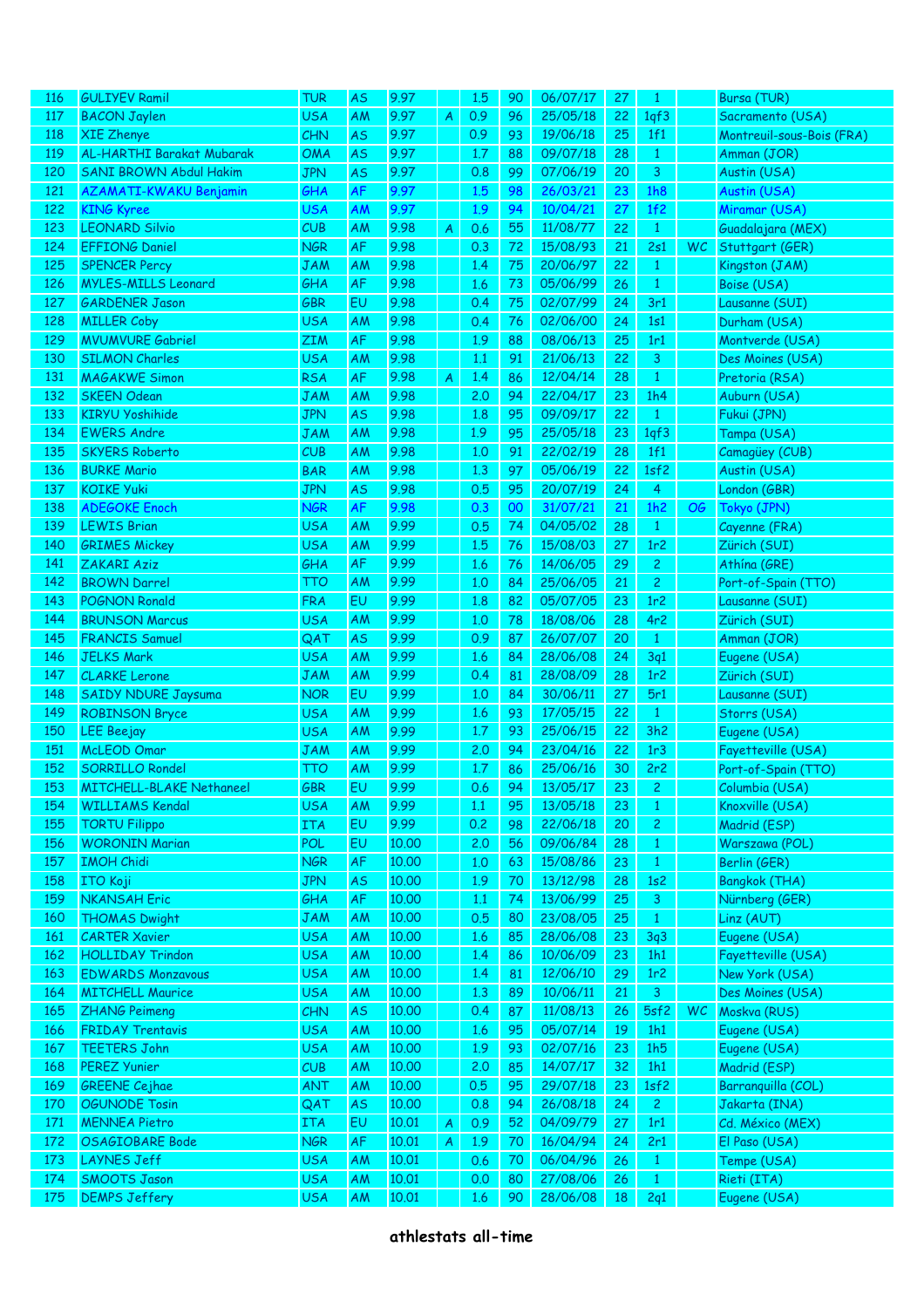| 176 | <b>FORD Jacoby</b>                                 | <b>USA</b> | AM        | 10.01 |   | 0.9    | 87       | 10/06/09             | 22 | 1h2             |     | Fayetteville (USA)                         |
|-----|----------------------------------------------------|------------|-----------|-------|---|--------|----------|----------------------|----|-----------------|-----|--------------------------------------------|
| 177 | <b>ADAMS Antoine</b>                               | <b>SKN</b> | AM        | 10.01 |   | 2,0    | 88       | 16/06/13             | 25 | $\mathbf{1}$    |     | Basseterre (SKN)                           |
| 178 | <b>ROGERS Jason</b>                                | <b>SKN</b> | AM        | 10.01 |   | 2.0    | 91       | 16/06/13             | 22 | $\overline{c}$  |     | Basseterre (SKN)                           |
| 179 | <b>McLEAN</b> Sean                                 | <b>USA</b> | AM        | 10.01 |   | 1.7    | 92       | 25/06/15             | 23 | 4h2             |     | Eugene (USA)                               |
| 180 | <b>KOFFI Hua Wilfried</b>                          | CIV        | AF        | 10.01 |   | 1.1    | 87       | 09/04/16             | 29 | 1r <sub>2</sub> |     | Tempe (USA)                                |
| 181 | <b>KILTY Richard</b>                               | <b>GBR</b> | EU        | 10.01 |   | 1.9    | 89       | 16/07/16             | 27 | 1r2             |     | Hexham (GBR)                               |
| 182 | <b>REUS Julian</b>                                 | <b>GER</b> | EU        | 10.01 |   | 1.8    | 88       | 29/07/16             | 28 | 1r2             |     | Mannheim (GER)                             |
| 183 | <b>SMELLIE Gavin</b>                               | CAN        | AM        | 10.01 |   | 1.4    | 86       | 19/05/18             | 32 | $\mathbf{1}$    |     | Windsor (CAN)                              |
| 184 | <b>EDWARD Alonso</b>                               | PAN        | AM        | 10.01 | A | $-0.7$ | 89       | 06/06/18             | 29 | $\mathbf{1}$    |     | Cochabamba (BOL)                           |
| 185 | <b>ERASMUS Emile</b>                               | <b>RSA</b> | AF        | 10.01 |   | 0.2    | 92       | 01/07/18             | 26 | 2h1             |     | La Chaux-de-Fonds (SUI)                    |
| 186 | <b>AMOAH Joseph Paul</b>                           | GHA        | AF        | 10.01 |   | 1,3    | 97       | 05/06/19             | 22 | 2sf2            |     | Austin (USA)                               |
| 187 | <b>QUINN Devin</b>                                 | <b>USA</b> | AM        | 10.01 |   | 1,3    | 96       | 05/06/19             | 23 | 2sf2            |     | Austin (USA)                               |
| 188 | <b>WILLIAMS Waseem</b>                             | <b>JAM</b> | AM        | 10.01 |   | 1.1    | 97       | 05/07/19             | 22 | $\mathbf{1}$    |     | Queretaro (MEX)                            |
| 189 | <b>COLEBROOKE Samson</b>                           | <b>BAH</b> | AM        | 10.01 |   | 1.1    | 97       | 05/07/19             | 22 | $\overline{2}$  |     | Queretaro (MEX)                            |
| 190 | <b>MATADI Emmanuel</b>                             | LBR        | AF        | 10.01 |   | 1.8    | 91       | 06/07/19             | 28 | 2f1             |     | Montverde (USA)                            |
| 191 | <b>TADA Shuhei</b>                                 | <b>JPN</b> | <b>AS</b> | 10.01 |   | 2.0    | 96       | 06/06/21             | 25 | 2f1             |     | Tottori (JPN)                              |
| 192 | <b>BROWNING Rohan</b>                              | <b>AUS</b> | OC        | 10.01 |   | 0.8    | 97       | 31/07/21             | 24 | 1h7             | OG  | Tokyo (JPN)                                |
| 193 | <b>CARDOSO Erik</b>                                | <b>BRA</b> | AM        | 10.01 |   | 2.0    | 00       | 04/09/21             | 21 | $\mathbf{1}$    |     | Bragança Paulista (BRA)                    |
| 194 | <b>GREENE Charles</b>                              | <b>USA</b> | AM        | 10.02 | A | 2,0    | 45       | 13/10/68             | 23 | 1q4             | OG. | Cd. México (MEX)                           |
| 195 | <b>SANFORD James</b>                               | <b>USA</b> | AM        | 10.02 |   | 1,0    | 57       | 11/05/80             | 23 | $\mathbf{1}$    |     | Westwood (USA)                             |
| 196 | da SILVA Robson #                                  | <b>BRA</b> | AM        | 10.02 |   | 1.8    | 64       | 27/09/86             | 22 | $\mathbf{1}$    |     | La Habana (CUB)                            |
| 197 | SANGOUMA Daniel                                    | <b>FRA</b> | EU        | 10.02 |   | 0.7    | 65       | 29/06/90             | 25 | $\mathbf{1}$    |     | Villeneuve d'Ascq (FRA)                    |
| 198 | <b>WILLIAMS Jeff</b>                               | <b>USA</b> | AM        | 10.02 |   | 0.3    | 65       | 14/06/96             | 31 | 1h2             |     | Atlanta (USA)                              |
| 199 | <b>GREEN Michael</b>                               | <b>JAM</b> | AM        | 10.02 |   | 1.7    | 70       | 11/04/97             | 27 | 1r1             |     | Knoxville (USA)                            |
| 200 | <b>ASAHARA Nobuharu</b>                            | <b>JPN</b> | AS        | 10.02 |   | 2,0    | 72       | 13/07/01             | 29 | 3               |     | Oslo (NOR)                                 |
| 201 | <b>CAMPBELL Clement</b>                            | <b>JAM</b> | AM        | 10.02 |   | 1.8    | 75       | 28/07/07             | 32 | 2h2             |     | Zaragoza (ESP)                             |
| 202 | <b>DIXON</b> Leroy                                 | <b>USA</b> | AM        | 10.02 |   | 1.6    | 83       | 28/06/08             | 25 | 4q1             |     | Eugene (USA)                               |
| 203 | <b>RILEY Andrew</b>                                | <b>JAM</b> | AM        | 10.02 |   | 1.4    | 88       | 06/06/12             | 24 | 2h2             |     | Des Moines (USA)                           |
| 204 | <b>GITTENS Ramon</b>                               | <b>BAR</b> | AM        | 10.02 |   | 1.9    | 87       | 08/06/13             | 26 | 2r1             |     | Montverde (USA)                            |
| 205 | <b>WEIR Warren</b>                                 | <b>JAM</b> | AM        | 10.02 |   | 1.5    | 89       | 08/06/13             | 24 | 2r1             |     | Kingston (JAM)                             |
| 206 | <b>MINZIE Jevaughn</b>                             | <b>JAM</b> |           | 10.02 |   | 0.7    | 95       | 01/07/16             | 21 | 3               |     |                                            |
| 207 | de OLIVEIRA Paulo André                            | <b>BRA</b> | AM        | 10.02 |   | $-0.6$ | 98       | 14/09/18             | 20 | $\mathbf{1}$    |     | Kingston (JAM)<br>Bragança Paulista (BRA)  |
| 208 | <b>ITSEKIRI Usheoritse</b>                         | <b>NGR</b> | AM<br>AF  | 10.02 |   | 1.6    | 98       | 27/08/19             | 21 | 3               |     |                                            |
| 209 | <b>FLOYD Stanley</b>                               | <b>USA</b> |           | 10.03 |   | 1.9    | 61       | 05/06/82             | 21 | 1r1             |     | Rabat (MAR)                                |
|     |                                                    |            | AM        |       | A |        |          |                      |    |                 |     | Provo (USA)                                |
| 210 | <b>DELOACH Joe</b>                                 | <b>USA</b> | AM        | 10.03 |   | 0.4    | 67       | 04/06/88<br>17/09/98 | 21 | $\mathbf{1}$    |     | Eugene (USA)                               |
| 211 | <b>SHIRVINGTON Matt</b>                            | <b>AUS</b> | OC        | 10.03 |   | $-0.1$ | 78<br>80 |                      | 20 | 4               |     | Kuala Lumpur (MAS)                         |
| 212 | <b>MACROZONARIS Nicolas</b>                        | CAN        | AM        | 10.03 | A | 0.0    |          | 03/05/03             | 23 | $\mathbf{1}$    |     | Cd. México (MEX)                           |
| 213 | <b>SUETSUGU Shingo</b><br><b>WILLIAMSON Simeon</b> | JPN.       | AS        | 10.03 |   | 1.8    | 80       | 05/05/03             | 23 | 2r1             |     | Mito (JPN)                                 |
| 214 |                                                    | GBR        | EU        | 10.03 |   | 1.6    | 86<br>84 | 12/07/08             | 22 | $\mathbf{2}$    |     | Birmingham (GBR)                           |
| 215 | <b>HINDS Andrew</b>                                | <b>BAR</b> | AM        | 10.03 |   | 0.0    |          | 20/06/09             | 25 | $\mathbf{1}$    |     | <b>Bridgetown (BAR)</b>                    |
| 216 | <b>ARMSTRONG Aaron</b>                             | TTO        | AM        | 10.03 |   | 0.5    | 77       | 20/06/09             | 32 | $\mathbf{2}$    |     | Port-of-Spain (TTO)<br>Port-of-Spain (TTO) |
| 217 | <b>ROWLAND Marcus</b>                              | <b>USA</b> | AM        | 10.03 |   | 0.7    | 90       | 31/07/09             | 19 | $\mathbf{1}$    |     |                                            |
| 218 | <b>SAMUELS J-Mee</b>                               | <b>USA</b> | AM        | 10.03 |   | 1,0    | 87       | 08/08/10             | 23 | 3r1             |     | Nottwil (SUI)                              |
| 219 | <b>PHIRI Gerald</b>                                | <b>ZAM</b> | AF        | 10.03 |   | 1.5    | 88       | 10/05/14             | 26 | 1r1             |     | Clermont (USA)                             |
| 220 | <b>LIVERMORE Jason</b>                             | <b>JAM</b> | AM        | 10.03 |   | 1.6    | 88       | 11/06/16             | 28 | 1r1             |     | Kingston (JAM)                             |
| 221 | <b>LAWSON Jarrion</b>                              | <b>USA</b> | AM        | 10.03 |   | 1.5    | 94       | 22/06/17             | 23 | 3h3             |     | Sacramento (USA)                           |
| 222 | MOHAMMED Abdullah Abkar                            | <b>KSA</b> | <b>AS</b> | 10.03 |   | 1,2    | 97       | 30/06/18             | 21 | $\mathbf{1}$    |     | Paris (FRA)                                |
| 223 | <b>TAFTIAN Hassan</b>                              | IRI        | <b>AS</b> | 10.03 |   | 1,2    | 93       | 30/06/18             | 25 | 2 <sup>1</sup>  |     | Paris (FRA)                                |
| 224 | <b>KEMP Demek</b>                                  | <b>USA</b> | AM        | 10.03 |   | 1,2    | 96       | 13/04/19             | 23 | 1f1             |     | Columbia (USA)                             |
| 225 | <b>ZOHRI Lalu Muhammad</b>                         | <b>INA</b> | <b>AS</b> | 10.03 |   | 1.7    | 00       | 19/05/19             | 19 | 3               |     | Osaka (JPN)                                |
| 226 | <b>BENJAMIN Rai</b>                                | <b>USA</b> | AM        | 10.03 |   | 1.6    | 97       | 20/07/20             | 23 | 2f3             |     | Fort Worth (USA)                           |
| 227 | <b>CAMBRIDGE Aska</b>                              | <b>JPN</b> | <b>AS</b> | 10.03 |   | 1,0    | 93       | 29/08/20             | 27 | $\mathbf{1}$    |     | Fukui (JPN)                                |
| 228 | <b>MILLER Lennox</b>                               | <b>JAM</b> | AM        | 10.04 | A | 0.3    | 46       | 14/10/68             | 22 | $\mathbf{2}$    | OG. | Cd. México (MEX)                           |
| 229 | <b>WITHERSPOON Mark</b>                            | <b>USA</b> | AM        | 10.04 |   | 1.8    | 63       | 27/06/87             | 24 | $\mathbf{1}$    |     | San José (USA)                             |
| 230 | <b>KING Emmit</b>                                  | <b>USA</b> | AM        | 10.04 |   | 0.5    | 59       | 17/06/88             | 29 | $\mathbf{1}$    |     | Tampa (USA)                                |
| 231 | <b>BROKENBURR Kenny</b>                            | <b>USA</b> | AM        | 10.04 |   | 1.6    | 68       | 12/06/97             | 29 | 1h5             |     | Indianapolis (USA)                         |
| 232 | <b>CARTER Jonathan</b>                             | <b>USA</b> | AM        | 10.04 |   | 1.9    | 72       | 19/06/98             | 26 | 2h1             |     | New Orleans (USA)                          |
| 233 | <b>CAMPBELL Darren</b>                             | <b>GBR</b> | EU        | 10.04 |   | 0.3    | 73       | 19/08/98             | 25 | $\mathbf{1}$    |     | <b>Budapest (HUN)</b>                      |
| 234 | <b>TRAMMELL Terrence</b>                           | <b>USA</b> | AM        | 10.04 |   | 0.5    | 78       | 02/06/00             | 22 | 1s2             |     | Durham (USA)                               |
| 235 | <b>LEWIS-FRANCIS Mark</b>                          | <b>GBR</b> | EU        | 10.04 |   | 0.4    | 82       | 05/07/02             | 20 | 3               |     | Paris Saint-Denis (FRA)                    |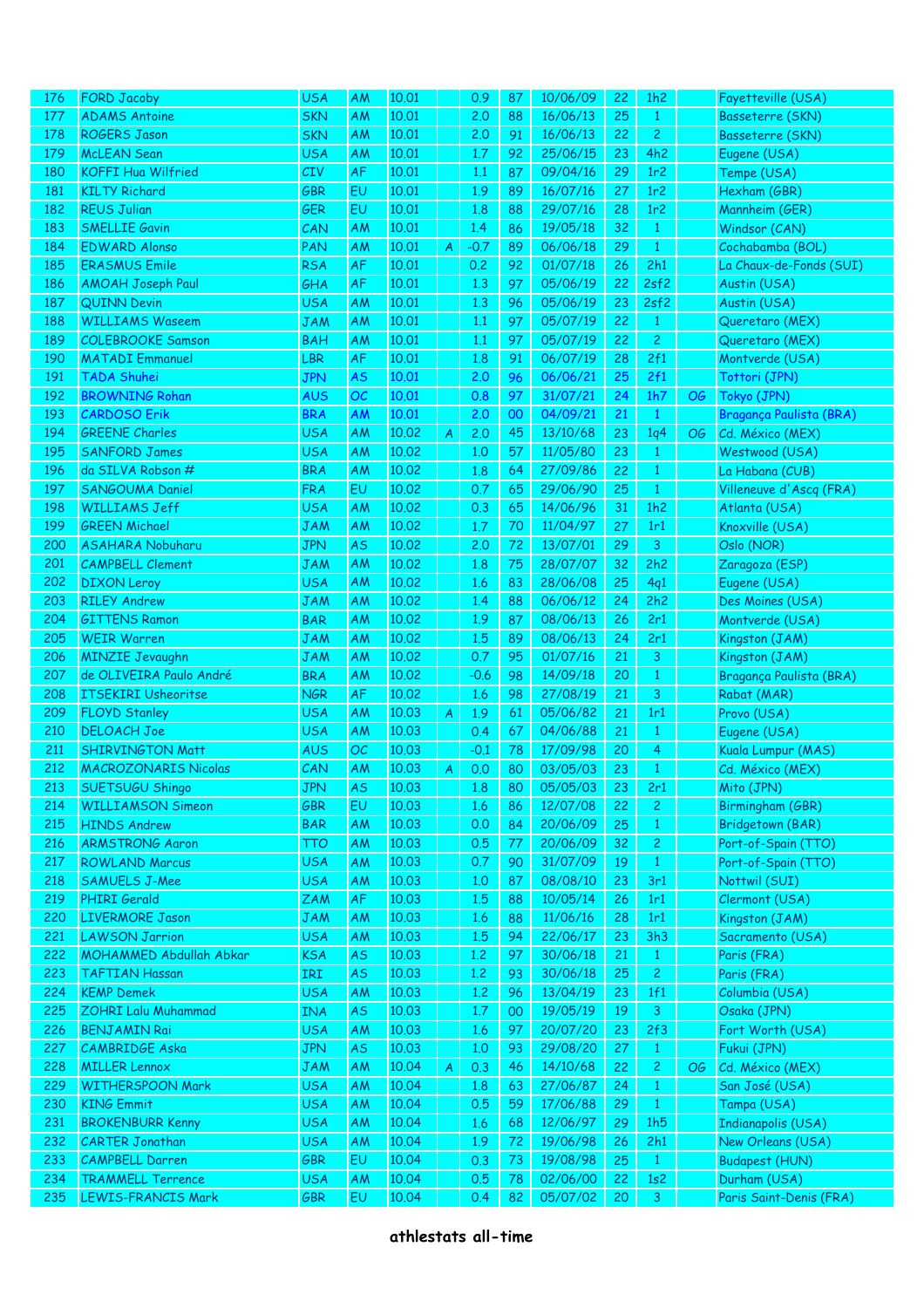| 236        | <b>PERRY Preston</b>                         | <b>USA</b>               | AM        | 10.04          | A | 1.0        | 83       | 24/05/08             | 25       | 1r <sub>2</sub>     |           | Provo (USA)                     |
|------------|----------------------------------------------|--------------------------|-----------|----------------|---|------------|----------|----------------------|----------|---------------------|-----------|---------------------------------|
| 237        | CHERRY D'Angelo                              | <b>USA</b>               | AM        | 10.04          |   | 1.7        | 90       | 10/06/09             | 19       | 1h4                 |           | Fayetteville (USA)              |
| 238        | <b>NEWMAN Calesio</b>                        | <b>USA</b>               | AM        | 10.04          |   | 1.5        | 86       | 17/05/15             | 29       | $\mathbf{1}$        |           | Greensboro (USA)                |
| 239        | <b>LISTENBEE Kolby</b>                       | <b>USA</b>               | <b>AM</b> | 10.04          |   | 1.4        | 94       | 10/06/15             | 21       | 1h3                 |           | Eugene (USA)                    |
| 240        | <b>ELLINGTON James</b>                       | <b>GBR</b>               | EU        | 10.04          |   | 1.5        | 85       | 07/07/16             | 31       | 2sf2                |           | Amsterdam (NED)                 |
| 241        | <b>EDOBURUN Ojie</b>                         | <b>GBR</b>               | EU        | 10.04          |   | 1.7        | 96       | 04/06/18             | 22       | $\overline{2}$      |           | Praha (CZE)                     |
| 242        | <b>MENA Reynier</b>                          | CUB                      | AM        | 10.04          |   | 2.0        | 96       | 22/02/19             | 23       | 2h1                 |           | Camagüey (CUB)                  |
| 243        | <b>ELLIS Nigel</b>                           | <b>JAM</b>               | AM        | 10.04          |   | 2.0        | 97       | 24/04/21             | 24       | 3f1                 |           | Miami (USA)                     |
| 244        | <b>MASWANGANYI Shaun</b>                     | <b>RSA</b>               | AF        | 10.04          |   | 0.0        | 01       | 29/05/21             | 20       | 1h3                 |           | College Station (USA)           |
| 245        | <b>SEVILLE Oblique</b>                       | <b>JAM</b>               | AM        | 10.04          |   | 0.6        | 01       | 25/06/21             | 20       | $\mathbf{3}$        |           | Kingston (JAM)                  |
| 246        | <b>HALL Elijah</b>                           | <b>USA</b>               | AM        | 10.04          |   | 0.0        | 94       | 24/08/21             | 27       | 1f1                 |           | <b>Budapest (HUN)</b>           |
| 247        | <b>FALL Mouhamadou</b>                       | <b>FRA</b>               | EU        | 10.04          | A | 1.2        | 92       | 18/09/21             | 29       | 4                   |           | Nairobi (KEN)                   |
| 248        | <b>RIDDICK Steve</b>                         | <b>USA</b>               | AM        | 10.05          |   | $-1.2$     | 51       | 20/08/75             | 24       | $\mathbf{1}$        |           | Zürich (SUI)                    |
| 249        | <b>GLANCE Harvay</b>                         | <b>USA</b>               | AM        | 10.05          |   | 1.8        | 57       | 30/03/85             | 28       | 1r1                 |           | Tampa (USA)                     |
| 250        | <b>EZINWA Osmond</b>                         | <b>NGR</b>               | AF        | 10.05          |   | 1.5        | 71       | 07/09/96             | 25       | 3                   |           | Milano (ITA)                    |
| 251        | <b>CONWRIGHT Kaaron</b>                      | <b>USA</b>               | AM        | 10.05          | A | 1,0        | 76       | 08/07/00             | 24       | 1r2                 |           | Flagstaff (USA)                 |
| 252        | <b>WILLIAMS Christopher</b>                  | <b>JAM</b>               | AM        | 10.05          |   | 1,0        | 72       | 21/07/00             | 28       | 1s1                 |           | Kingston (JAM)                  |
| 253        | <b>CALLENDER Emmanuel</b>                    | TTO                      | <b>AM</b> | 10.05          |   | 0.4        | 84       | 28/08/09             | 25       | 2r2                 |           | Zürich (SUI)                    |
| 254        | <b>HESTER Tevin</b>                          | <b>USA</b>               | AM        | 10.05          |   | 1.8        | 94       | 28/05/15             | 21       | 1h5                 |           | Jacksonville (USA)              |
| 255        | <b>WOODSON Markesh</b>                       | <b>USA</b>               | <b>AM</b> | 10.05          |   | 1.6        | 93       | 08/06/16             | 23       | 3h3                 |           | Eugene (USA)                    |
| 256        | <b>WALKER Justin</b>                         | <b>USA</b>               | <b>AM</b> | 10.05          |   | 2.0        | 90       | 11/06/16             | 26       | 3h1                 |           | Montverde (USA)                 |
| 257        | <b>LIMA David</b>                            | <b>POR</b>               | EU        | 10.05          |   | 2,0        | 90       | 14/07/17             | 27       | 2h1                 |           | Madrid (ESP)                    |
| 258        | <b>ROWE Rodney</b>                           | <b>USA</b>               | AM        | 10.05          |   | 1,2        | 97       | 04/05/19             | 22       | $\mathbf{1}$        |           | Greensboro (USA)                |
| 259        | <b>DEMOSS Davon</b>                          | <b>USA</b>               | AM        | 10.05          |   | 1.3        | 96       | 05/06/19             | 23       | 4sf2                |           | Austin (USA)                    |
| 260        | <b>BURNETT Davonte</b>                       | <b>USA</b>               | AM        | 10.05          |   | 1.4        | 00       | 16/05/21             | 21       | $\mathbf{1}$        |           | Los Angeles (USA)               |
| 261        | <b>LAIRD Terrance</b>                        | <b>USA</b>               | AM        | 10.05          |   | 0.4        | 98       | 11/06/21             | 23       | $\mathbf{1}$        |           | Eugene (USA)                    |
| 262        | <b>ODHIAMBO Mark Otieno</b>                  | KEN                      | AF        | 10.05          | A | 1.5        | 93       | 17/06/21             | 28       | $\overline{c}$      |           | Nairobi (KEN)                   |
| 263        | <b>HAYES Bob</b>                             | <b>USA</b>               | AM        | 10.06          |   | 1.1        | 42       | 15/10/64             | 22       | $\mathbf{1}$        | <b>OG</b> | Tokyo (JPN)                     |
| 264        | <b>CRAWFORD Hasely</b>                       | TTO                      | AM        | 10.06          |   | 0.0        | 50       | 24/07/76             | 26       | $\mathbf{1}$        | OG        | Montréal (CAN)                  |
| 265        | <b>PENALVER Leandro</b>                      | CUB                      | AM        | 10.06          |   | 2,0        | 61       | 24/08/83             | 22       | $\mathbf{1}$        |           | Caracas (VEN)                   |
| 266        | <b>BROWN Ron</b>                             | <b>USA</b>               | AM        | 10.06          |   | 1.6        | 61       | 24/08/83             | 22       | 3                   |           | Zürich (SUI)                    |
| 267        | <b>EMMELMANN Frank</b>                       | <b>GER</b>               | EU        | 10.06          |   | 1.9        | 61       | 22/09/85             | 24       | $\mathbf{1}$        |           | Berlin (GER)                    |
| 268        | <b>SIMON Andrés</b>                          | CUB                      | AM        | 10.06          |   | 0.3        | 61       | 01/08/87             | 26       | $\mathbf{1}$        |           | La Habana (CUB)                 |
| 269        | ROSSOUW Johan                                | <b>RSA</b>               | AF        | 10.06          | A | 2,0        | 65       | 23/04/88             | 23       | $\mathbf{1}$        |           | Johannesburg (RSA)              |
| 270        | <b>WILLIAMS Patrick</b>                      | <b>JAM</b>               | AM        | 10.06          |   | 1,3        | 65       | 05/05/90             | 25       | $\mathbf{1}$        |           | Modesto (USA)                   |
| 271        | <b>LEWIS Rodney</b>                          | <b>USA</b>               | AM        | 10.06          |   | 2.0        | 66       | 15/06/94             | 28       | 1h3                 |           | Knoxville (USA)                 |
| 272        | <b>BOWEN Terry</b>                           | <b>USA</b>               | AM        | 10.06          |   | 1.7        | 71       | 01/04/95             | 24       | 1h3                 |           | Fresno (USA)                    |
| 273        | ASONZE Innocent                              | <b>NGR</b>               | АF        | 10.06          |   | 1,1        | 72       | 30/08/98             | 26       | 1r <sub>2</sub>     |           | Königs Wusterhausen (GER)       |
| 274        | da SILVA Andre Domingos                      | <b>BRA</b>               | AM        | 10.06          | A | 0.9        | 72       | 25/06/99             | 27       | $\mathbf{1}$        |           | Bogotá (COL)                    |
| 275        | <b>McCALL Tony</b>                           | <b>USA</b>               | AM        | 10.06          |   | 1.8        | 74       | 08/04/00             | 26       | $\mathbf{2}$        |           | Durham (USA)                    |
| 276        | <b>DEVONISH Marlon</b>                       | <b>GBR</b>               | EU        | 10.06          |   | 1,3        | 76       | 10/07/07             | 31       | 1r4                 |           | Lausanne (SUI)                  |
| 277        | <b>EDGAR Tyrone</b>                          | <b>GBR</b>               | EU        | 10.06          |   | 0.7        | 82       | 31/05/08             | 26       | 1r8                 |           | Genève (SUI)                    |
| 278        | <b>MBANDJOCK Martial</b>                     | <b>FRA</b>               | EU        | 10.06          |   | 1.7        | 85       | 25/07/08             | 23       | $\mathbf{1}$        |           | Albi (FRA)                      |
| 279        | <b>PHILLIPS Dwight</b>                       | <b>USA</b>               | AM        | 10.06          |   | 2,0        | 77       | 09/05/09             | 32       | 1r6                 |           | Athens, GA (USA)                |
| 280        | <b>COLLIO Simone</b>                         | <b>ITA</b>               | EU        | 10.06          |   | 1,2        | 79       | 21/07/09             | 30       | $\mathbf{1}$        |           | Rieti (ITA)                     |
| 281        | <b>EFFAH Sam</b>                             | CAN                      | AM        | 10.06          |   | 1.7        | 88       | 09/07/10             | 22       | $\mathbf{1}$        |           | Miramar (USA)                   |
| 282        | <b>LEE Dexter</b>                            | JAM                      | AM        | 10.06          |   | 2.0        | 91       | 22/05/11             | 20       | 2r1                 |           | São Paulo (BRA)                 |
| 283        | EGWERO Ogho-Oghene                           | <b>NGR</b>               | AF        | 10.06          |   | 2,0        | 88       | 12/09/11             | 23       | 1sf2                |           | Maputo (MOZ)                    |
| 284        | <b>YOUNG Jason II</b>                        | JAM                      | AM        | 10.06          |   | 1,0        | 91       | 17/07/12             | 21       | 1r2                 |           | Luzern (SUI)                    |
| 285        | <b>CADOGAN Levi</b>                          | <b>BAR</b>               | AM        | 10.06          |   | 1.7        | 95       | 20/06/15             | 20       | $\mathbf{1}$        |           | Bridgetown (BAR)                |
| 286        | <b>HORTELANO Bruno</b>                       | <b>ESP</b>               | EU        | 10.06          |   | 1,0        | 91       | 23/06/16             | 25       | $\overline{c}$      |           | Madrid (ESP)                    |
| 287        | <b>CARNES Brandon</b>                        | <b>USA</b>               | AM        | 10.06          |   | 1,3        | 95       | 22/04/17             | 22       | 1r2                 |           | <b>Iowa City (USA)</b>          |
| 288        | <b>ENGEL Roscoe</b>                          | <b>RSA</b>               | AF        | 10.06          | A | 1.7        | 89       | 15/03/18             | 29       | 1sf3                |           | Pretoria (RSA)                  |
| 289        | <b>SIAME</b> Sydney                          | <b>ZAM</b>               | AF        | 10.06          |   | $1.1\,$    | 97       | 29/06/18             | 21       | $\mathbf{1}$        |           | Šamorín (SVK)                   |
| 290        | <b>RINCHER Bryand</b>                        | <b>USA</b>               | AM        | 10.06          |   | 0.8        |          | 07/06/19             |          | 5                   |           | Austin (USA)                    |
| 291        | <b>CHEN Guanfeng</b>                         | CHN                      | <b>AS</b> | 10.06          |   | 0.1        | 00       | 24/06/21<br>15/08/21 | 21       | $\mathbf{1}$        |           | Chongqing (CHN)                 |
| 292<br>293 | <b>BLAKE Jerome</b><br><b>BORZOV Valeriy</b> | CAN                      | AM<br>EU  | 10.06<br>10.07 |   | $-0.4$     | 95<br>49 | 31/08/72             | 26       | $\overline{c}$      |           | Memphis (USA)                   |
| 294        | <b>QUARRIE Don</b>                           | <b>UKR</b><br><b>JAM</b> | AM        | 10.07          |   | 0.0<br>0.0 | 51       | 24/07/76             | 23<br>25 | 1q3<br>$\mathbf{2}$ | OG.<br>OG | München (GER)<br>Montréal (CAN) |
| 295        | <b>EDWARDS Clancy</b>                        | <b>USA</b>               | AM        | 10.07          |   | 1.7        | 55       | 02/06/78             | 23       | $\mathbf{1}$        |           | Eugene (USA)                    |
|            |                                              |                          |           |                |   |            |          |                      |          |                     |           |                                 |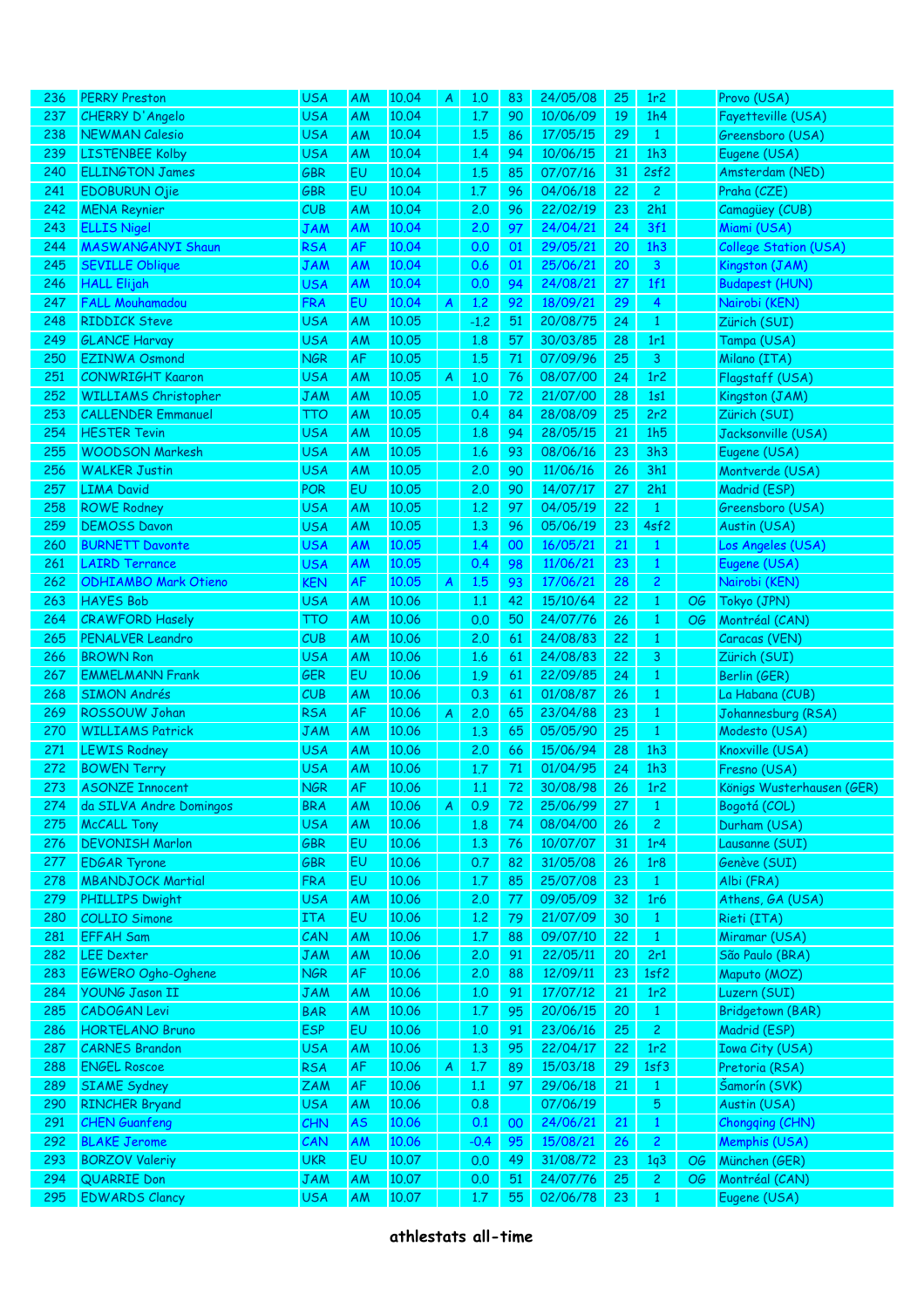| 296 | <b>HART</b> Eddie                             | <b>USA</b> | <b>AM</b> | 10.07 | A | 1.8    | 49 | 30/07/78 | 29 | 1               | Colorado Springs (USA)      |
|-----|-----------------------------------------------|------------|-----------|-------|---|--------|----|----------|----|-----------------|-----------------------------|
| 297 | <b>WILLIAMS Steve</b>                         | <b>USA</b> | <b>AM</b> | 10.07 |   | $-0.1$ | 53 | 16/08/78 | 25 | $\mathbf{1}$    | Zürich (SUI)                |
| 298 | <b>ROBERSON Mike</b>                          | <b>USA</b> | <b>AM</b> | 10.07 | A | 0.6    | 56 | 08/09/79 | 23 | 1s1             | Cd. México (MEX)            |
| 299 | <b>McREA Lee</b>                              | <b>USA</b> | <b>AM</b> | 10.07 |   | 0.5    | 66 | 14/07/87 | 21 | $\mathbf{1}$    | Zagreb (CRO)                |
| 300 | <b>COOPER Brian</b>                           | <b>USA</b> | <b>AM</b> | 10.07 |   | 0.5    | 65 | 17/06/88 | 23 | 2               | Tampa (USA)                 |
| 301 | <b>TUFFOUR Emmanuel</b>                       | GHA        | <b>AF</b> | 10.07 |   | 1.1    | 66 | 18/06/94 | 28 | $\mathbf{1}$    | Schriesheim (GER)           |
| 302 | <b>POWELL Donovan</b>                         | JAM        | AM        | 10.07 |   | 0.5    | 71 | 03/06/95 | 24 | $\overline{c}$  | Knoxville (USA)             |
| 303 | <b>WHITTED Alvis</b>                          | <b>USA</b> | <b>AM</b> | 10.07 |   | 2.0    | 74 | 15/07/96 | 22 | $\mathbf{1}$    | Nassau (BAH)                |
| 304 | <b>ZIRIGNON Jean-Olivier</b>                  | CIV        | AF        | 10.07 | A | 0.3    | 71 | 03/09/97 | 26 | $\mathbf{1}$    | Antananarivo (MAD)          |
| 305 | <b>FRATER Lindel</b>                          | JAM        | AM        | 10.07 |   | 0.6    | 77 | 01/06/00 | 23 | 3s1             | Durham (USA)                |
| 306 | <b>JOHNSON Curtis</b>                         | <b>USA</b> | AM        | 10.07 |   | $-1.7$ | 73 | 15/07/00 | 27 | $\overline{c}$  | Sacramento (USA)            |
| 307 | <b>BLANTON DaBryan</b>                        | <b>USA</b> | AM        | 10.07 |   | 1.1    | 84 | 30/05/03 | 19 | 1h2             | Lincoln (USA)               |
| 308 | <b>SCALES Mardy</b>                           | <b>USA</b> | AM        | 10.07 |   | 1.7    | 81 | 11/06/04 | 23 | 3               | Austin (USA)                |
| 309 | <b>ATORUDIBO Tamunosiki</b>                   | <b>NGR</b> | AF        | 10.07 |   | 0.2    | 85 | 08/07/04 | 19 | 1s <sub>2</sub> | Abuja (NGR)                 |
| 310 | <b>MOORE Carlos</b>                           | <b>USA</b> | AM        | 10.07 |   | 1,0    | 84 | 04/06/06 | 22 | 1r1             | Los Angeles (USA)           |
| 311 | <b>DUNKLEY Julien</b>                         | <b>JAM</b> | AM        | 10.07 | A | 1,0    | 75 | 24/05/08 | 33 | 2r2             | Provo (USA)                 |
| 312 | ERIGUCHI Masashi                              | JPN        | <b>AS</b> | 10.07 |   | 1.9    | 88 | 28/06/09 | 21 | 1sf1            | Hiroshima (JPN)             |
| 313 | <b>KELLER Martin</b>                          | <b>GER</b> | EU        | 10.07 |   | 1.0    | 86 | 02/08/13 | 27 | 1r6             | Weinheim (GER)              |
| 314 | <b>JAKUBCZYK Lucas</b>                        | <b>GER</b> | EU        | 10.07 |   | 1.5    | 85 | 10/05/14 | 29 | 2r1             | Clermont (USA)              |
| 315 | <b>McCLAIN Remontay</b>                       | <b>USA</b> | AM        | 10.07 |   | 0.0    | 92 | 26/06/15 | 23 | 5               | Eugene (USA)                |
| 316 | <b>MITCHELL Sheldon</b>                       | JAM        | AM        | 10.07 |   | 1.9    | 90 | 07/08/15 | 25 | 1h2             | San José (USA)              |
| 317 | <b>COTTON Kenzo</b>                           | <b>USA</b> | AM        | 10.07 |   | 1.6    | 96 | 08/06/16 | 20 | 4h3             | Eugene (USA)                |
| 318 | <b>WASHINGTON Marqueze</b>                    | <b>USA</b> | AM        | 10.07 |   | $-0.4$ | 93 | 10/06/17 | 24 | 1r2             | Mesa (USA)                  |
| 319 | <b>CAMPBELL Micheal</b>                       | JAM        | AM        | 10.07 |   | 0.9    | 96 | 23/06/17 | 21 | 4               | Kingston (JAM)              |
| 320 | <b>KIM Kuk-Young</b>                          | <b>KOR</b> | <b>AS</b> | 10.07 |   | 0.8    | 91 | 27/06/17 | 26 | $\mathbf{1}$    | Jeongseon (KOR)             |
| 321 |                                               | <b>USA</b> |           | 10.07 |   | 1.9    |    | 25/05/18 |    | 2qf3            |                             |
| 322 | <b>WEST McKinley</b><br><b>GOLITIN Amaury</b> | <b>FRA</b> | AM<br>EU  | 10.07 |   | 1.1    | 97 | 09/06/18 | 21 |                 | Tampa (USA)                 |
|     |                                               |            |           |       |   |        |    |          |    | $\mathbf{1}$    | Jesolo (ITA)                |
| 323 | dos SANTOS Vitor Hugo                         | <b>BRA</b> | AM        | 10.07 |   | 1.6    | 96 | 29/08/19 | 23 | 1h2             | Bragança Paulista (BRA)     |
| 324 | <b>GREEN Darrell</b>                          | <b>USA</b> | AM        | 10.08 |   | 0.1    | 60 | 13/04/83 | 23 | $\mathbf{1}$    | San Angelo (USA)            |
| 325 | <b>SCOTT Terry</b>                            | <b>USA</b> | <b>AM</b> | 10.08 |   | 1.6    | 64 | 30/05/85 | 21 | 1h3             | Austin (USA)                |
| 326 | <b>DANIEL Lorenzo</b>                         | <b>USA</b> | AM        | 10.08 |   | 0.1    | 66 | 17/05/86 | 20 | 1h2             | Knoxville (USA)             |
| 327 | <b>SAVIN Vitaliy</b>                          | <b>KAZ</b> | <b>AS</b> | 10.08 |   | 1,3    | 66 | 13/08/92 | 26 | 1r1             | Linz (AUT)                  |
| 328 | <b>BRIDGEWATER Bryan</b>                      | <b>USA</b> | <b>AM</b> | 10.08 |   | 1,2    | 70 | 29/05/93 | 23 | $\mathbf{1}$    | Abilene (USA)               |
| 329 | <b>McKOY Mark</b>                             | CAN        | AM        | 10.08 |   | 1.5    | 61 | 02/07/93 | 32 | 4               | Villeneuve d'Ascq (FRA)     |
| 330 | <b>MOEN</b> Geir                              | <b>NOR</b> | EU        | 10.08 |   | 0.6    | 69 | 16/08/96 | 27 | $\mathbf{1}$    | Kristiansand (NOR)          |
| 331 | <b>BOCCARINI Carlo</b>                        | <b>ITA</b> | EU        | 10.08 |   | 0.7    | 76 | 09/05/98 | 22 | $\mathbf{1}$    | Rieti (ITA)                 |
| 332 | <b>QUINN Matthew</b>                          | <b>RSA</b> | <b>AF</b> | 10.08 | A | $-0.1$ | 76 | 06/04/99 | 23 | $\mathbf{1}$    | Germiston (RSA)             |
| 333 | <b>NEMETH Roland</b>                          | HUN        | EÛ        | 10.08 |   | 1.0    | 74 | 09/06/99 | 25 | -1              | Budapest (HUN)              |
| 334 | <b>SADDLER Gregory</b>                        | <b>USA</b> | AM        | 10.08 |   | $-0.8$ | 74 | 28/06/00 | 26 | $\mathbf{1}$    | Athína (GRE)                |
| 335 | <b>VRIES Sherwin</b>                          | <b>NAM</b> | AF        | 10.08 |   | 1,3    | 80 | 11/04/03 | 23 | $\overline{c}$  | Durban (RSA)                |
| 336 | ROSS Joshua                                   | <b>AUS</b> | OC        | 10.08 |   | 1.9    | 81 | 10/03/07 | 26 | $\mathbf{1}$    | Brisbane (AUS)              |
| 337 | <b>WELLS Evander</b>                          | <b>USA</b> | AM        | 10.08 |   | 1.9    | 87 | 31/05/08 | 21 | 4               | Fayetteville (USA)          |
| 338 | <b>HALL Jeremy</b>                            | <b>USA</b> | AM        | 10.08 |   | 1.1    | 88 | 17/05/09 | 21 | 2               | Gainesville (USA)           |
| 339 | <b>AIKINES-ARYEETEY Harry</b>                 | <b>GBR</b> | EU        | 10.08 |   | 1.9    | 88 | 13/07/13 | 25 | $\overline{c}$  | Birmingham (GBR)            |
| 340 | <b>LAWRENCE Desmond</b>                       | <b>USA</b> | AM        | 10.08 |   | 1.8    | 91 | 11/06/16 | 25 | 5r1             | Montverde (USA)             |
| 341 | <b>CLARKE</b> Everton                         | JAM        | AM        | 10.08 |   | 0.4    | 92 | 01/07/16 | 24 | 6sf2            | Kingston (JAM)              |
| 342 | <b>IIZUKA Shota</b>                           | <b>JPN</b> | <b>AS</b> | 10.08 |   | 1.9    | 91 | 04/06/17 | 26 | $\mathbf{1}$    | Tottori (JPN)               |
| 343 | <b>BARNES Emre Zafer</b>                      | TUR        | <b>AS</b> | 10.08 |   | 1.7    | 88 | 04/06/18 | 30 | 3               | Praha (CZE)                 |
| 344 | <b>TUCKER Javoy</b>                           | <b>JAM</b> | AM        | 10.08 |   | 0.5    | 97 | 29/07/18 | 21 | 4sf2            | Barranquilla (COL)          |
| 345 | da COSTA Jorge Henrique                       | <b>BRA</b> | AM        | 10.08 |   | 0.3    | 92 | 18/08/18 | 26 | $\mathbf{1}$    | São Bernardo do Campo (BRA) |
| 346 | <b>WILLIAMS Mustageem</b>                     | <b>USA</b> | AM        | 10.08 |   | 1.8    | 95 | 11/05/19 | 24 | 3               | Fayetteville (USA)          |
| 347 | <b>WILSON Alex</b>                            | SUI        | EU        | 10.08 |   | 0.1    | 90 | 30/06/19 | 29 | 2f1             | La Chaux-de-Fonds (SUI)     |
| 348 | <b>DLODLO Thando</b>                          | <b>RSA</b> | <b>AF</b> | 10.08 |   | 0.9    | 99 | 06/07/19 | 20 | $\mathbf{1}$    | Trieste (ITA)               |
| 349 | <b>ALMAS Deniz</b>                            | <b>GER</b> | EU        | 10.08 |   | 1,4    | 97 | 01/08/20 | 23 | 1f1             | Weinheim (GER)              |
| 350 | HARDING Javonte'                              | <b>USA</b> | AM        | 10.08 |   | 1.6    |    | 28/05/21 |    | 2h2             | Jacksonville (USA)          |
| 351 | <b>LANG Lance</b>                             | <b>USA</b> | AM        | 10.08 |   | 1.6    |    | 28/05/21 |    | 2h2             | Jacksonville (USA)          |
| 352 | <b>ROYSTER Chris</b>                          | <b>USA</b> | AM        | 10.08 |   | 1.5    | 92 | 05/06/21 | 29 | 3f2             | Miramar (USA)               |
| 353 | <b>GRADDY Sam</b>                             | <b>USA</b> | AM        | 10.09 |   | 1.4    | 64 | 12/05/84 | 20 | 1h2             | Baton Rouge (USA)           |
| 354 | <b>RICHARD Antoine</b>                        | <b>FRA</b> | EU        | 10.09 |   | 1,3    | 60 | 09/08/86 | 26 | $\mathbf{1}$    | Aix-les-Bains (FRA)         |
| 355 | <b>MORINIERE Max</b>                          | <b>FRA</b> | EU        | 10.09 |   | 1.5    | 64 | 03/07/87 | 23 | $\mathbf{1}$    | Lyon (FRA)                  |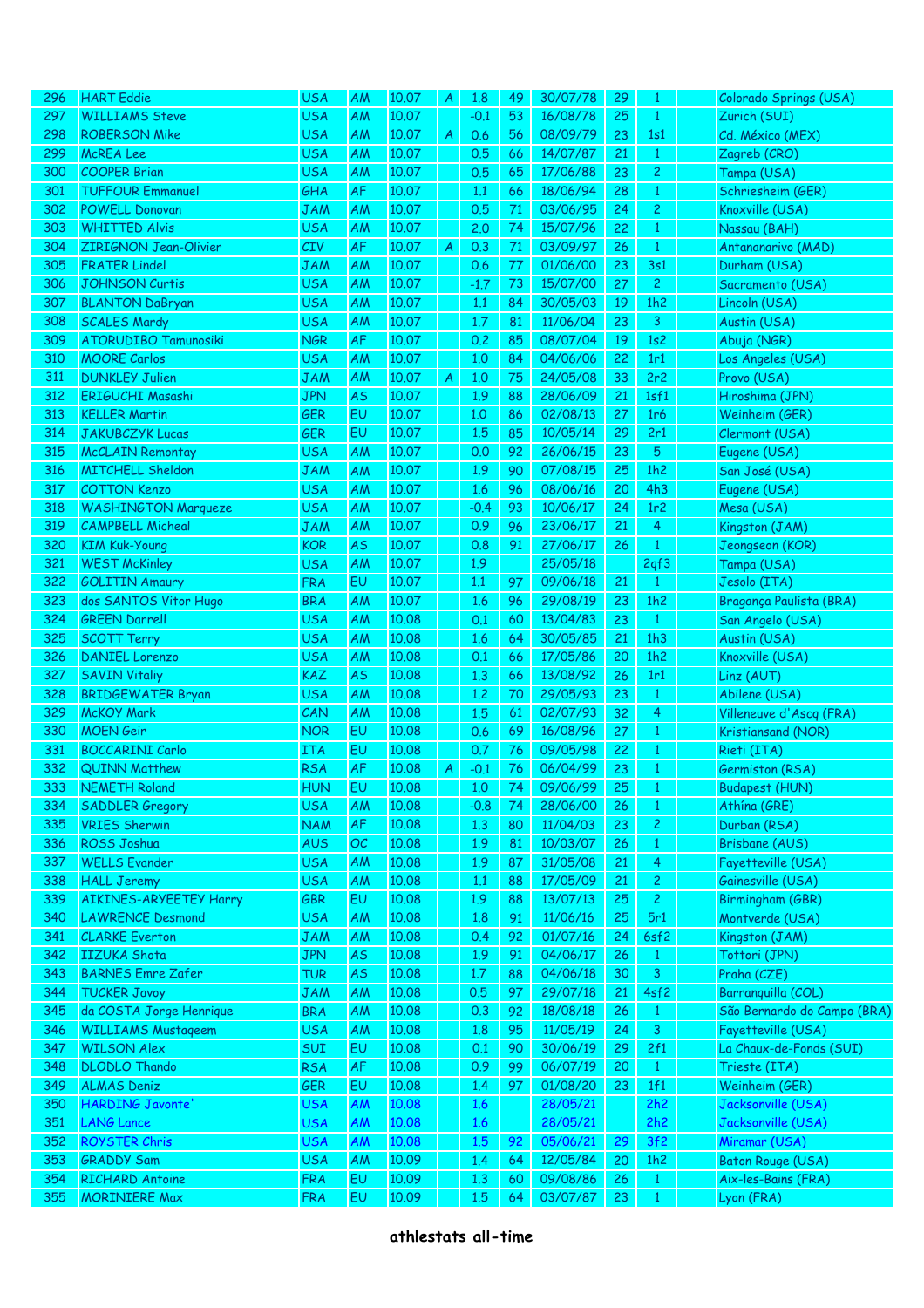| 356  | <b>KOVACS Attila</b>         | <b>HUN</b> | EU        | 10.09 |   | 0.3    | 60 | 20/08/87 | 27 | 1              |    | Miskolc (HUN)          |
|------|------------------------------|------------|-----------|-------|---|--------|----|----------|----|----------------|----|------------------------|
| 357  | <b>McNEILL Lee</b>           | <b>USA</b> | AM        | 10.09 |   | 0.5    | 64 | 17/06/88 | 24 | 3              |    | Tampa (USA)            |
| 358  | <b>NEAL Henry</b>            | <b>USA</b> | AM        | 10.09 |   | 1.2    | 70 | 04/04/92 | 22 | $\overline{c}$ |    | Austin (USA)           |
| 359  | <b>LIVINGSTON Jason</b>      | <b>GBR</b> | EU        | 10.09 |   | 1.7    | 71 | 13/06/92 | 21 | $\mathbf{1}$   |    | London (GBR)           |
| 360  | <b>JOHNSON Mikhael</b>       | <b>USA</b> | AM        | 10.09 |   | 2.0    | 67 | 15/06/94 | 27 | 2h3            |    | Knoxville (USA)        |
| 361  | OSOVICH Sergey *             | <b>UKR</b> | EU        | 10.09 |   | 1.2    | 73 | 07/06/96 | 23 | $\mathbf{1}$   |    | Kyiv (UKR)             |
| 362  | <b>WILLIAMS Gerald</b>       | <b>USA</b> | AM        | 10.09 |   | 1.7    | 78 | 08/05/99 | 21 | $\mathbf{1}$   |    | Walnut (USA)           |
| 363  | <b>BREDWOOD Llewellyn</b>    | <b>JAM</b> | AM        | 10.09 |   | 1,0    | 76 | 21/07/00 | 24 | 3s1            |    | Kingston (JAM)         |
| 364  | van WYK Christie             | <b>NAM</b> | AF        | 10.09 |   | 2.0    | 77 | 20/05/04 | 27 | $\mathbf{1}$   |    | Abilene (USA)          |
| 365  | <b>NORMAN Joshua</b>         | <b>USA</b> | AM        | 10.09 |   | $-1.5$ | 80 | 17/06/04 | 24 | 1r2            |    | San Diego (USA)        |
| 366  | <b>TSUKAHARA Naoki</b>       | <b>JPN</b> | AS        | 10.09 |   | 1.8    | 85 | 27/06/09 | 24 | 1h1            |    | Hiroshima (JPN)        |
| 367  | <b>CHRISTIAN Brendan</b>     | <b>ANT</b> |           | 10.09 |   | 1,3    | 83 | 27/06/09 | 26 | 1r1            |    | Nivelles (BEL)         |
|      |                              |            | AM        |       |   |        |    |          |    |                |    |                        |
| 368  | <b>BANGURA Gibrilla Pato</b> | <b>SLE</b> | AF        | 10.09 |   | 1.9    | 85 | 29/07/09 | 24 | 1h4            |    | Loughborough (GBR)     |
| 369  | <b>OUHADI Aziz</b>           | <b>MAR</b> | AF        | 10.09 |   | 0.8    | 84 | 28/05/11 | 27 | 1r1            |    | Dakar (SEN)            |
| 370  | <b>BROCK Keenan</b>          | <b>USA</b> | AM        | 10.09 |   | 1,0    | 92 | 21/04/12 | 20 | 3              |    | Auburn (USA)           |
| 371  | <b>WARNER Justyn</b>         | CAN        | AM        | 10.09 |   | 1.5    | 87 | 04/08/12 | 25 | 3h3            | OG | London (GBR)           |
| 372  | QUIÑÓNEZ Alex                | ECU        | AM        | 10.09 | A | 2.0    | 89 | 25/05/13 | 24 | 1r1            |    | Medellín (COL)         |
| 373  | TAKASE Kei                   | <b>JPN</b> | AS        | 10.09 |   | $-0.1$ | 88 | 10/05/15 | 27 | $\overline{c}$ |    | Kawasaki (JPN)         |
| 374  | <b>HARAWAY Darryl</b>        | <b>USA</b> | AM        | 10.09 |   | 1.9    | 97 | 25/05/18 | 21 | 3qf3           |    | Tampa (USA)            |
| 375  | <b>SCHWARTZ Anthony</b>      | <b>USA</b> | AM        | 10.09 |   | 0.9    | 00 | 02/06/18 | 18 | $\mathbf{1}$   |    | Albuquerque (USA)      |
| 376  | <b>MENGA Aleixo-Platini</b>  | <b>GER</b> | EU        | 10.09 |   | 1.4    | 87 | 06/07/18 | 31 | $\mathbf{1}$   |    | Weinheim (GER)         |
| 377  | <b>CHAMBERS Raheem</b>       | <b>JAM</b> | AM        | 10.09 |   | 1.5    | 97 | 10/05/19 | 22 | 1h3            |    | Charlottesville (USA)  |
| 378  | <b>SHELVIN Nolton</b>        | <b>USA</b> | AM        | 10.09 |   | 1.6    |    | 13/05/21 |    | $\mathbf{1}$   |    | Levelland (USA)        |
| 379  | <b>KONE Ismael</b>           | <b>USA</b> | AM        | 10.09 |   | 1.6    |    | 28/05/21 |    | 4h2            |    | Jacksonville (USA)     |
| 380  | <b>SLADE Jaylen</b>          | <b>USA</b> | AM        | 10.09 |   | 0.2    | 03 | 30/05/21 | 18 | 3f1            |    | Clermont (USA)         |
| 381  | <b>RAMIREZ Hermes</b>        | CUB        | AM        | 10.10 | A | 0.5    | 48 | 13/10/68 | 20 | 1q2            | OG | Cd. México (MEX)       |
| 382  | <b>GAULT Willie</b>          | <b>USA</b> | AM        | 10.10 | A | 1.9    | 60 | 05/06/82 | 22 | 2r2            |    | Provo (USA)            |
| 383  | <b>COOK Darwin</b>           | <b>USA</b> | AM        | 10.10 |   | 1.6    | 62 | 11/05/85 | 23 | 2r1            |    | Modesto (USA)          |
| 384  | <b>SCHRODER Thomas</b>       | GER        | EU        | 10.10 |   | 1.8    | 62 | 27/06/86 | 24 | $\mathbf{1}$   |    | Jena (GER)             |
| 385  | <b>KERR Stanley</b>          | <b>USA</b> | AM        | 10.10 |   | 1.9    | 67 | 28/06/86 | 19 | $\mathbf{1}$   |    | Towson (USA)           |
| 386  | <b>HEARD Floyd</b>           | <b>USA</b> | AM        | 10.10 |   | 1.9    | 66 | 14/06/91 | 25 | 5              |    | New York (USA)         |
| 387  | <b>JONES Anthony II</b>      | <b>USA</b> | AM        | 10.10 |   | 0.5    | 71 | 22/05/94 | 23 | $\mathbf{1}$   |    | Champaign (USA)        |
| 388  | <b>GILBERT Glenroy</b>       | CAN        | AM        | 10.10 |   | 1.5    | 68 | 22/08/94 | 26 | 1h8            |    | Victoria (CAN)         |
| 389  | <b>DIARRA Ousmane</b>        | <b>MLI</b> | AF        | 10.10 |   | 1.2    | 66 | 04/05/96 | 30 | 1r1            |    | Athens, GA (USA)       |
| 390  | <b>ESMIE Robert</b>          | CAN        | AM        | 10.10 |   | $-2.1$ | 72 | 19/07/97 | 25 | $\overline{c}$ |    | Abbotsford (CAN)       |
| 391  | <b>KEITEL Sebastian</b>      | CHI        |           | 10.10 |   | 2.0    | 73 | 26/04/98 | 25 | 1r2            |    | São Leopoldo (BRA)     |
|      |                              |            | AM        |       |   |        |    | 09/07/98 |    |                |    |                        |
| 392  | <b>McCUAIGH Bradley</b>      | CAN        | AM        | 10.10 | A | 1.1    | 70 |          | 28 | 1r3            |    | Flagstaff (USA)        |
| 393. | <b>GIBBONS O'Brian</b>       | CAN        | AM        | 10.10 |   | 1.5    | 70 | 01/08/98 | 28 | 3r1            |    | Montréal (CAN)         |
| 394  | <b>MAYOLA Freddy</b>         | CUB        | AM        | 10.10 |   | 0.4    | 77 | 25/07/99 | 22 | $\overline{c}$ |    | Winnipeg (CAN)         |
| 395  | <b>HARPER Jacey</b>          | <b>TTO</b> | AM        | 10.10 |   | 1,0    | 80 | 25/06/05 | 25 | 4              |    | Port-of-Spain (TTO)    |
| 396  | <b>YEPISHIN Andrey</b>       | <b>RUS</b> | EU        | 10.10 |   | 1,3    | 81 | 08/08/06 | 25 | $\mathbf{2}$   |    | Göteborg (SWE)         |
| 397  | <b>OMOLE Abidemi</b>         | <b>USA</b> | AM        | 10.10 |   | 1.9    | 85 | 21/06/07 | 22 | 3h4            |    | Indianapolis (USA)     |
| 398  | RASHAD Ahmad                 | <b>USA</b> | AM        | 10.10 |   | 0.3    | 87 | 12/06/09 | 22 | $\mathbf{2}$   |    | Fayetteville (USA)     |
| 399  | <b>McKENZIE Ramone</b>       | <b>JAM</b> | AM        | 10.10 |   | 1.5    | 90 | 19/05/12 | 22 | 1r1            |    | Clermont (USA)         |
| 400  | JOBODWANA Anaso              | <b>RSA</b> | AF        | 10.10 |   | 1.6    | 92 | 24/05/13 | 21 | 2r3            |    | Greensboro (USA)       |
| 401  | <b>ROBERTSON Andrew</b>      | GBR        | EU        | 10.10 |   | 1.9    | 90 | 23/08/14 | 24 | 1sf1           |    | Bedford (GBR)          |
| 402  | <b>HART Shavez</b>           | <b>BAH</b> | AM        | 10.10 |   | 0.7    | 92 | 18/04/15 | 23 | $\overline{2}$ |    | Waco (USA)             |
| 403  | <b>DWYER Rasheed</b>         | <b>JAM</b> | AM        | 10.10 |   | 1.4    | 89 | 16/04/16 | 27 | 2r10           |    | Kingston (JAM)         |
| 404  | <b>SMELYK Serhiy</b>         | <b>UKR</b> | EU        | 10.10 | A | 0.9    | 87 | 12/06/16 | 29 | 2r1            |    | Erzurum (TUR)          |
| 405  | <b>WILLIAMS Trae</b>         | <b>AUS</b> | OC        | 10.10 |   | 0.4    | 97 | 16/02/18 | 21 | $\mathbf{1}$   |    | Gold Coast (AUS)       |
| 406  | <b>MUNYAI Clarence</b>       | <b>RSA</b> | AF        | 10.10 | A | 1.9    | 98 | 24/02/18 | 20 | 1sf1           |    | Pretoria (RSA)         |
| 407  | de SOUZA Derick              | <b>BRA</b> | AM        | 10.10 | A | 0.2    | 98 | 06/07/18 | 20 | $\mathbf{1}$   |    | Guadalajara (ESP)      |
| 408  | PEREIRA Rodrigo              | <b>BRA</b> | AM        | 10.10 |   | 0.0    | 94 | 18/08/19 | 25 | $\mathbf{1}$   |    | Sao Paulo (BRA)        |
| 409  | <b>CHARLESTON Cravont</b>    | <b>USA</b> | AM        | 10.10 |   | 1.6    | 98 | 27/03/21 | 23 | $\mathbf{1}$   |    | Raleigh (USA)          |
| 410  | <b>BARDI Felipe</b>          | <b>BRA</b> | <b>AM</b> | 10.10 |   | 0.8    | 98 | 16/04/21 | 23 | 2h1            |    | Azusa (USA)            |
| 411  | <b>BAMBUCK Roger</b>         | <b>FRA</b> | EU        | 10.11 | A | 1.6    | 45 | 14/10/68 | 23 | 2s1            | OG | Cd. México (MEX)       |
| 412  | <b>DICKEY Curtis</b>         | <b>USA</b> | AM        | 10.11 |   | 1.7    | 56 | 02/06/78 | 22 | $\overline{c}$ |    | Eugene (USA)           |
| 413  | <b>LARA Osvaldo</b>          | CUB        | AM        | 10.11 | A |        | 55 | 16/07/78 | 23 | $\overline{c}$ |    | Medellín (COL)         |
| 414  | <b>COLEMAN Don</b>           | <b>USA</b> | AM        | 10.11 | A | 1.8    | 51 | 30/07/78 | 27 | 3              |    | Colorado Springs (USA) |
| 415  | <b>WELLS Allan</b>           | GBR        | EU        | 10.11 |   | 1.4    | 52 | 24/07/80 | 28 | 1q1            | OG | Moskva (RUS)           |
|      |                              |            |           |       |   |        |    |          |    |                |    |                        |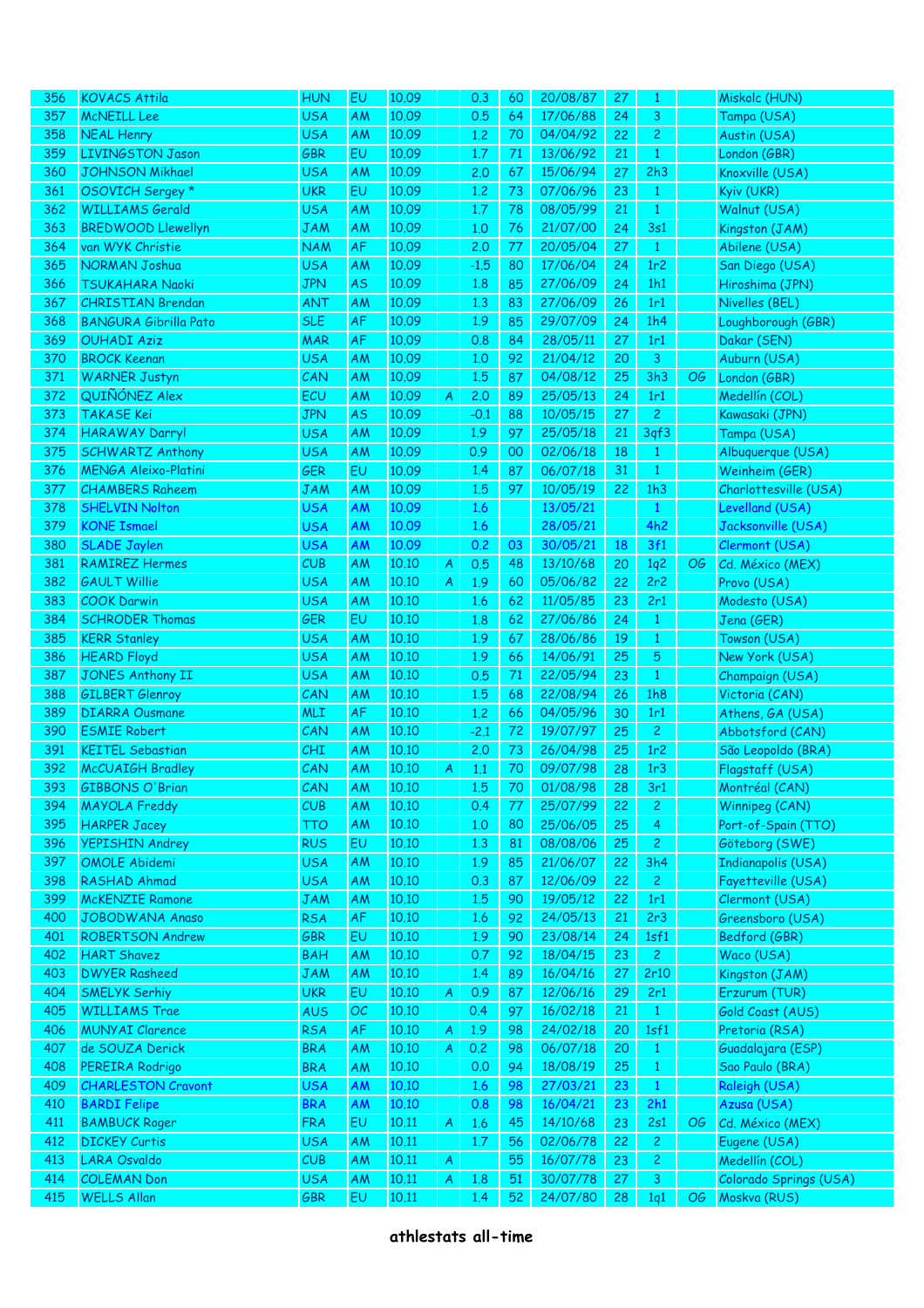| 416 | <b>PHILLIPS Jeff</b>        | <b>USA</b> | AM        | 10.11 |   | 1.8     | 57 | 05/06/81 | 24 | 1s3            |    | Baton Rouge (USA)             |
|-----|-----------------------------|------------|-----------|-------|---|---------|----|----------|----|----------------|----|-------------------------------|
| 417 | <b>MILLER Mike</b>          | <b>USA</b> | AM        | 10.11 | A | 1.9     | 59 | 05/06/82 | 23 | 3r1            |    | Provo (USA)                   |
| 418 | <b>BAPTISTE Kirk</b>        | <b>USA</b> | AM        | 10.11 |   | 0.0     | 63 | 15/06/85 | 22 | $\mathbf{1}$   |    | <b>Indianapolis (USA)</b>     |
| 419 | BRYZGIN Viktor (10,03?)     | <b>UKR</b> | EU        | 10.11 |   | 1.9     | 62 | 21/06/86 | 24 | $\mathbf{1}$   |    | Tallinn (EST)                 |
| 420 | <b>DAVYDOV Vadim</b>        | <b>RUS</b> | EU        | 10.11 |   | 1.9     | 60 | 16/07/87 | 27 | 1 <sub>h</sub> |    | <b>Bryansk (RUS)</b>          |
| 421 | NZIMANde Tshakile           | <b>RSA</b> | AF        | 10.11 | A | 2.0     | 61 | 23/04/88 | 27 | $\mathbf{2}$   |    | Johannesburg (RSA)            |
| 422 | <b>ROBINSON Albert</b>      | <b>USA</b> | AM        | 10.11 |   | 0.4     | 64 | 15/07/88 | 24 | 2q1            |    | Indianapolis (USA)            |
| 423 | <b>WILLIAMS Desai</b>       | CAN        | AM        | 10.11 |   | 1.1     | 59 | 24/09/88 | 29 | 6              | OG | Seoul (KOR)                   |
| 424 | <b>MATTHES Sven</b>         | GER        | EU        | 10.11 |   | 1.8     | 69 | 22/06/89 | 20 | $\mathbf{1}$   |    | Rostock (GER)                 |
| 425 | <b>NKETIA Augustine</b>     | <b>NZL</b> | OC        | 10.11 |   | 1,3     | 70 | 22/08/94 | 24 | 1h5            |    | Victoria (CAN)                |
| 426 | <b>ZISIMIDES Yiannis</b>    | CYP        | EU        | 10.11 |   | 1.5     | 67 | 25/05/96 | 29 | $\mathbf{1}$   |    | Réthimno (GRE)                |
|     |                             |            | EU        |       |   |         |    |          |    |                |    | Athína (GRE)                  |
| 427 | <b>PAVLAKAKIS Angelos</b>   | GRE        |           | 10.11 |   | 1.4     | 76 | 02/08/97 | 21 | 1h4            | WC |                               |
| 428 | <b>HOWARD Bryan</b>         | <b>USA</b> | AM        | 10.11 | A | 1,3     | 76 | 21/05/99 | 23 | 1h3            |    | Fort Collins (USA)            |
| 429 | <b>CALADO Carlos</b>        | <b>POR</b> | EU        | 10.11 |   | $-1.3$  | 75 | 06/06/99 | 24 | $\mathbf{1}$   |    | Vila Real de S. António (POR) |
| 430 | <b>DAVIS Marquis</b>        | <b>USA</b> | AM        | 10.11 |   | 1.4     | 80 | 18/05/00 | 20 | $\mathbf{1}$   |    | Knoxville (USA)               |
| 431 | <b>KAWABATA Shingo</b>      | <b>JPN</b> | <b>AS</b> | 10.11 |   | 0.3     | 78 | 02/09/00 | 22 | $\mathbf{1}$   |    | Tokyo (JPN)                   |
| 432 | <b>MALCOLM Christian</b>    | <b>GBR</b> | EU        | 10.11 |   | $-0.2$  | 79 | 05/08/01 | 22 | 6              | WC | Edmonton (CAN)                |
| 433 | NTHEPE Issa-Aimé            | <b>FRA</b> | EU        | 10.11 |   | 0.0     | 73 | 12/06/02 | 29 | 1r1            |    | Bordeaux (FRA)                |
| 434 | <b>EGBELE Aaron</b>         | <b>NGR</b> | AF        | 10.11 |   | 0.6     | 79 | 24/04/04 | 25 | $\mathbf{1}$   |    | Fort-de-France (FRA)          |
| 435 | <b>GAILES Tyree</b>         | <b>USA</b> | AM        | 10,11 |   | 1.7     | 83 | 11/06/04 | 21 | 4              |    | Austin (USA)                  |
| 436 | <b>ANDERSON Marvin *</b>    | <b>JAM</b> | AM        | 10,11 |   | $-0.1$  | 82 | 18/06/08 | 27 | 4              |    | Kingston (JAM)                |
| 437 | <b>VIANA Sandro</b>         | <b>BRA</b> | AM        | 10,11 | A | 1,3     | 77 | 24/07/09 | 32 | $\mathbf{1}$   |    | Bogotá (COL)                  |
| 438 | <b>BAILEY Oshane</b>        | <b>JAM</b> | AM        | 10,11 |   | 1.7     | 89 | 09/07/10 | 21 | $\overline{c}$ |    | Miramar (USA)                 |
| 439 | <b>WAUGH Ainsley</b>        | <b>JAM</b> | AM        | 10,11 |   | 0.5     | 81 | 13/08/11 | 30 | $\overline{c}$ |    | Lappeenranta (FIN)            |
| 440 | <b>GRAY Cordero</b>         | <b>USA</b> | AM        | 10,11 |   | 1.5     | 89 | 19/05/12 | 23 | 2r1            |    | Clermont (USA)                |
| 441 | <b>HARDY Prezel</b>         | <b>USA</b> | AM        | 10.11 |   | 1,3     | 92 | 06/06/12 | 20 | 4h3            |    | Des Moines (USA)              |
| 442 | <b>METU Obinna</b>          | <b>NGR</b> | AF        | 10.11 |   | 0.8     | 88 | 20/06/12 | 24 | $\mathbf{1}$   |    | Calabar (NGR)                 |
| 443 | <b>LEHATA Mosito</b>        | <b>LES</b> | AF        | 10.11 |   | 1.4     | 89 | 12/04/15 | 26 | 1r1            |    | Réduit (MRI)                  |
| 444 | <b>EADDY Maurice</b>        | <b>USA</b> | AM        | 10.11 |   | 1.5     | 95 | 17/05/15 | 20 | $\overline{c}$ |    | Greensboro (USA)              |
| 445 | <b>RIPARELLI Jacques</b>    | <b>ITA</b> | EU        | 10.11 |   | 0.8     | 83 | 05/07/15 | 32 | 3h1            |    | La Chaux-de-Fonds (SUI)       |
| 446 | <b>GRIFFITH Adrian</b>      | <b>BAH</b> | AM        | 10,11 |   | 2.0     | 84 | 11/06/16 | 32 | 2r2            |    | Montverde (USA)               |
| 447 | <b>COLLINS Leshon</b>       | <b>USA</b> | AM        | 10,11 |   | 1,2     | 93 | 29/04/17 | 24 | $\mathbf{1}$   |    | Philadelphia (USA)            |
| 448 | <b>PALOMEQUE Diego</b>      | COL        | AM        | 10,11 |   | 1.9     | 93 | 23/06/17 | 24 | $\mathbf{1}$   |    | Asunción (PAR)                |
| 449 | <b>YANG Chun-Han</b>        | <b>TPE</b> | <b>AS</b> | 10,11 |   | 0.2     | 97 | 15/06/18 | 21 | $\mathbf{1}$   |    | Hiratsuka (JPN)               |
| 450 | <b>ANDERSON Kenroy</b>      | <b>JAM</b> | AM        | 10,11 |   | 0.1     | 87 | 21/06/18 | 31 | 1h1            |    | Kingston (JAM)                |
| 451 |                             |            |           |       |   | 1.1     | 99 | 30/06/18 | 19 | 1f2            |    |                               |
| 452 | <b>TAYLOR Christopher</b>   | <b>JAM</b> | AM        | 10.11 |   |         |    |          |    | 4              |    | Kingston (JAM)                |
|     | <b>WALTER Keitavious</b>    | <b>USA</b> | AM        | 10.11 |   | 1.8     | 96 | 11/05/19 | 23 |                |    | Fayetteville (USA)            |
| 453 | OGUNLEWE Seye               | <b>NGR</b> | АF        | 10,11 |   | 1,7     | 91 | 09/06/19 | 28 | 3f1            |    | Rehlingen (GER)               |
| 454 | <b>BOLING Matthew</b>       | <b>USA</b> | AM        | 10.11 |   | 0.5     | 00 | 19/07/19 | 19 | $\mathbf{1}$   |    | San José (CRC)                |
| 455 | <b>MAS Ali Khalid</b>       | <b>KSA</b> | <b>AS</b> | 10.11 |   | 0.2     | 02 | 15/02/20 | 18 | 1f1            |    | At Ta'if (KSA)                |
| 456 | <b>WICKI Silvan</b>         | <b>SUI</b> | EU        | 10.11 |   | 2,0     | 95 | 11/07/20 | 25 | 1f1            |    | Bulle (SUI)                   |
| 457 | <b>FEAGIN Denzell</b>       | <b>USA</b> | AM        | 10.11 |   | 1.6     | 01 | 13/05/21 | 20 | $\mathbf{2}$   |    | Levelland (USA)               |
| 458 | <b>BECK Cole</b>            | <b>USA</b> | AM        | 10.11 |   | 1.6     | 99 | 15/05/21 | 22 | $\mathbf{1}$   |    | Raleigh (USA)                 |
| 459 | <b>WU Zhigiang</b>          | CHN        | <b>AS</b> | 10.11 |   | 0.1     | 94 | 24/06/21 | 27 | $\overline{c}$ |    | Chongqing (CHN)               |
| 460 | <b>TEBOGO Letsile</b>       | <b>BOT</b> | AF        | 10.11 | A | 0.5     | 03 | 18/08/21 | 18 | 1sf1           |    | Nairobi (KEN)                 |
| 461 | <b>WAGNER Julian</b>        | <b>GER</b> | EU        | 10.11 |   | 0.0     | 98 | 22/08/21 | 23 | 1f1            |    | Schifflange (LUX)             |
| 462 | <b>RAY Eugen</b>            | <b>GER</b> | EU        | 10.12 |   | 0.0     | 57 | 13/08/77 | 20 | $\mathbf{1}$   |    | Helsinki (FIN)                |
| 463 | <b>MORRIS Mike</b>          | <b>USA</b> | AM        | 10.12 |   | 1,4     | 63 | 30/05/85 | 22 | 1h2            |    | Austin (USA)                  |
| 464 | <b>MARTIN Roy</b>           | <b>USA</b> | AM        | 10.12 |   | 1.1     | 66 | 12/04/86 | 20 | $\mathbf{1}$   |    | Dallas (USA)                  |
| 465 | <b>TETENGI Abdullahi</b>    | <b>NGR</b> | AF        | 10.12 |   | 1,0     | 69 | 03/01/90 | 21 | $\overline{c}$ |    | Bauchi (NGR)                  |
| 466 | <b>JEFFERSON Sam</b>        | <b>USA</b> | AM        | 10.12 |   | 0.2     | 71 | 04/07/94 | 23 | 4h2            |    | Linz (AUT)                    |
| 467 | PORKHOMOVSKIY Aleksandr     | <b>RUS</b> | EU        | 10.12 |   | 0.6     | 72 | 14/07/94 | 22 | 1s1            |    | Sankt-Peterburg (RUS)         |
| 468 | <b>BRAITHWAITE Darren</b>   | <b>GBR</b> | EU        | 10.12 |   | 1.6     | 69 | 15/07/95 | 26 | 1s1            |    | Birmingham (GBR)              |
| 469 | <b>EVANS Randall</b>        | <b>USA</b> | AM        | 10.12 |   | 0.9     | 70 | 08/06/96 | 26 | 2r1            |    | Chapel Hill (USA)             |
| 470 | <b>OAKS David</b>           | <b>USA</b> | AM        | 10.12 |   | $-0.3$  | 72 | 14/06/96 | 24 | 4h1            |    | Atlanta (USA)                 |
| 471 | <b>MARCOULLIDES Anninos</b> | <b>CYP</b> | EU        | 10.12 |   | $1.7$   | 71 | 14/06/98 | 27 | $\mathbf{1}$   |    | <b>Budapest (HUN)</b>         |
| 472 | da SILVA Claudinei Quirino  | <b>BRA</b> | AM        | 10.12 |   | 1.8     | 70 | 22/05/99 | 29 | 1s2            |    | Americana (BRA)               |
| 473 | <b>MADDOX Virgil</b>        | <b>USA</b> | AM        | 10.12 |   | 1.6     | 78 | 05/06/99 | 21 | 3              |    | Boise (USA)                   |
| 474 | <b>JARRETT Patrick</b>      | <b>JAM</b> | AM        | 10.12 |   | $1.1\,$ | 77 | 28/04/01 | 24 | 1r2            |    | Philadelphia (USA)            |
| 475 | <b>BROWNE Pierre</b>        | CAN        | AM        | 10.12 |   | 0.2     | 80 | 27/07/02 | 22 | 3              |    | Manchester (GBR)              |
|     |                             |            |           |       |   |         |    |          |    |                |    |                               |